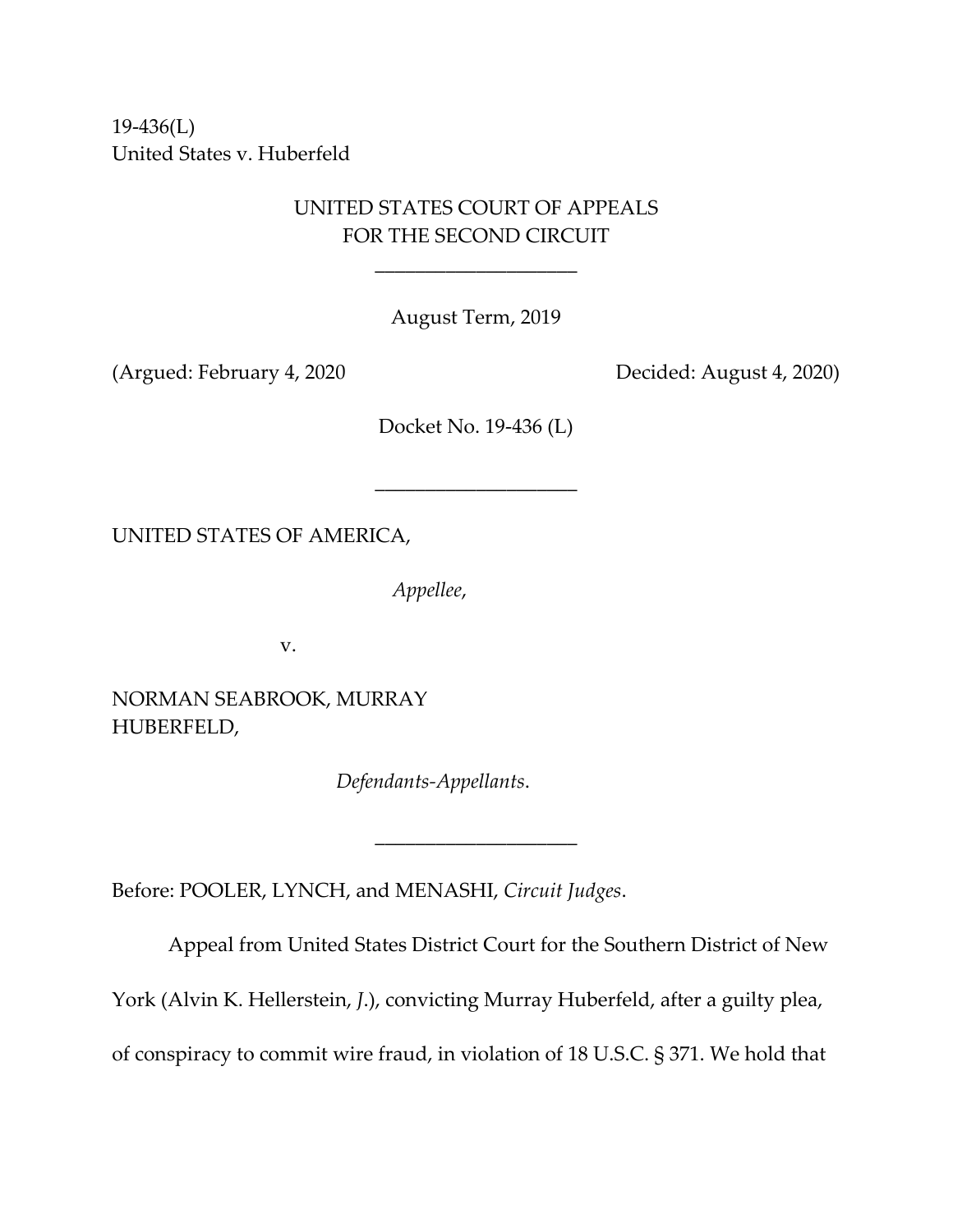the district court erred at sentencing by applying the commercial bribery sentencing guideline based on an uncharged bribery scheme that the government dropped in exchange for Huberfeld pleading guilty to the wire fraud. Vacatur is warranted because we cannot be confident, despite the district court's statement to the contrary, that it would have imposed the same sentence had it instead used the correct guideline.

We also hold that the district court erred by ordering \$19 million in restitution to be paid to the Corrections Officers Benevolent Association ("COBA"), an entity that was not a victim of the convicted conduct under the Mandatory Victims Restitution Act ("MVRA"), 18 U.S.C. § 3663A.

Accordingly, we vacate and remand for Huberfeld's resentencing and reverse the restitution order. We decide Norman Seabrook's appeal through summary order, which we issue simultaneously with this opinion.

Vacated and remanded in part; and reversed in part.

KANNON K. SHANMUGAM, Paul, Weiss, Rifkind, Wharton & Garrison LLP (Masha G. Hansford, Katherine S. Stewart, Amanda C. Weingarten, *on the brief*), Washington DC, *for Defendant-Appellant Huberfeld.*

\_\_\_\_\_\_\_\_\_\_\_\_\_\_\_\_\_\_\_\_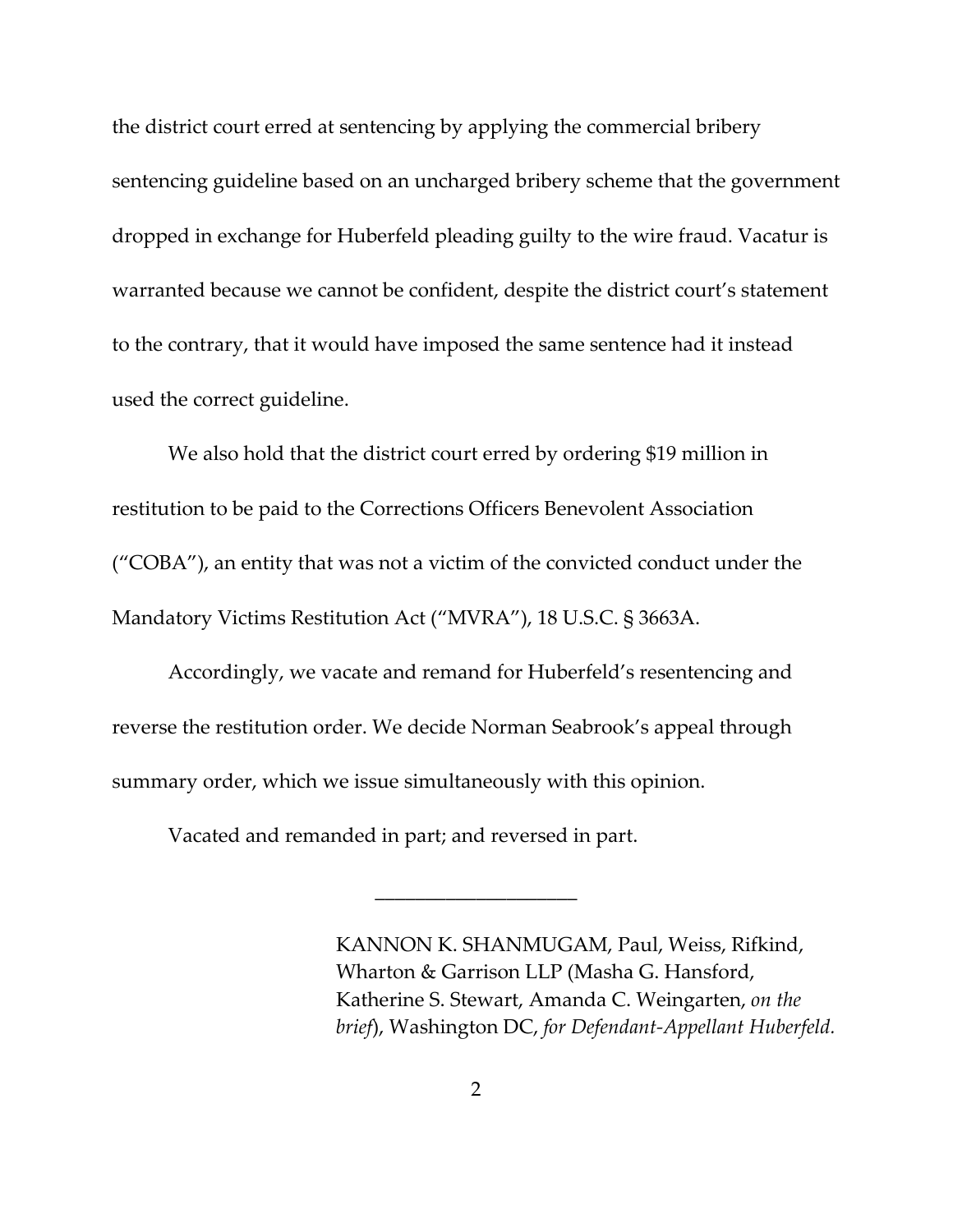RICHARD W. LEVITT, Levitt & Kaizer, New York, NY, *for Defendant-Appellant Norman Seabrook*

MARTIN S. BELL, Assistant United States Attorney (Russell Capone, Lara Pomerantz, Won S. Shin, Assistant United States Attorneys, *on the brief*), *for* Audrey Strauss, Acting United States Attorney for the Southern District of New York, New York, NY, *for Appellee*.

#### POOLER, *Circuit Judge*:

Appeal from United States District Court for the Southern District of New York (Alvin K. Hellerstein, *J*.), convicting Murray Huberfeld, after a guilty plea, of conspiracy to commit wire fraud, in violation of 18 U.S.C. § 371. We hold that the district court erred at sentencing by applying the commercial bribery sentencing guideline based on an uncharged bribery scheme that the government dropped in exchange for Huberfeld pleading guilty to the wire fraud. Vacatur is warranted because we cannot be confident, despite the district court's statement to the contrary, that it would have imposed the same sentence had it instead used the correct guideline.

We also hold that the district court erred by ordering \$19 million in restitution to be paid to the Corrections Officers Benevolent Association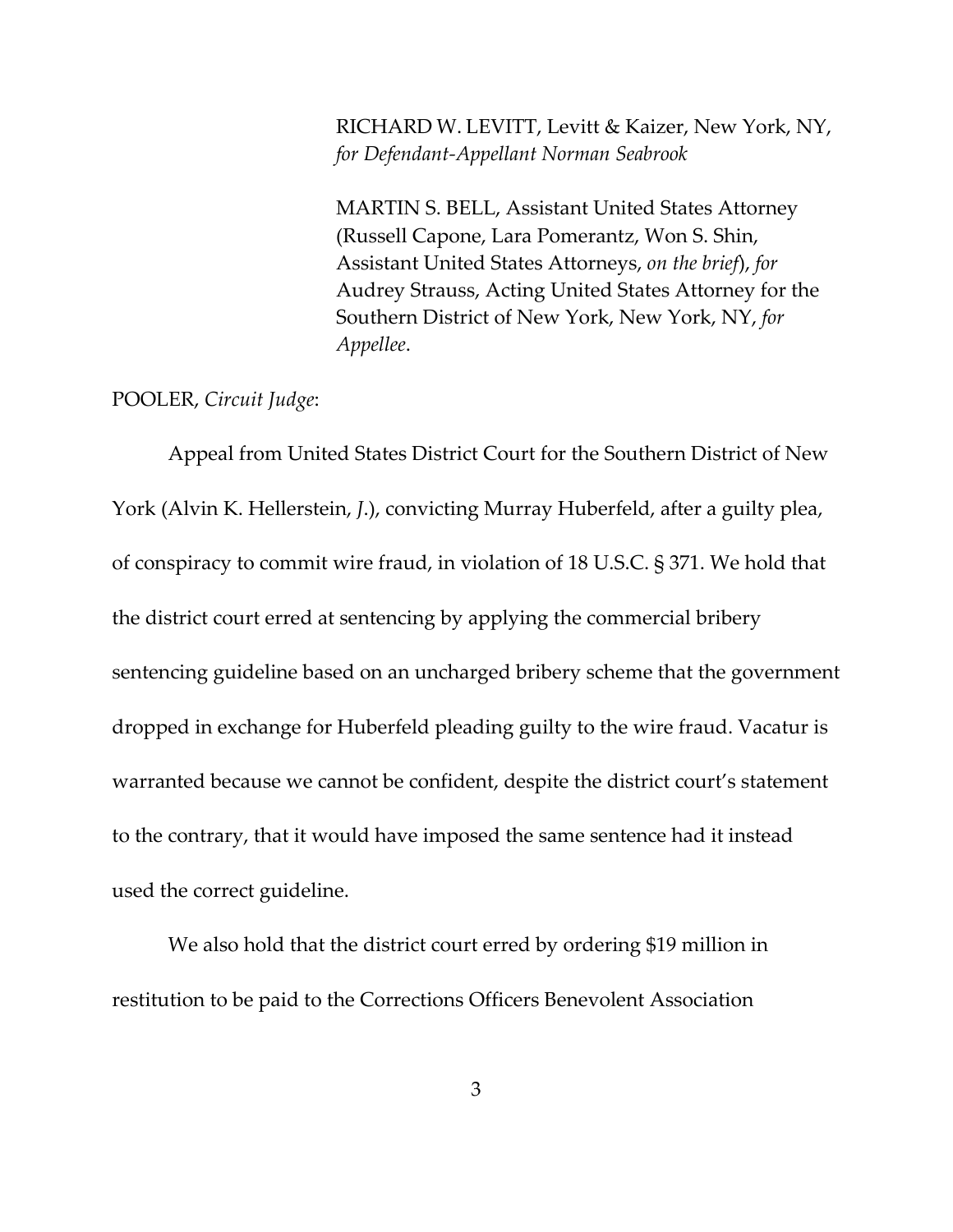("COBA"), an entity that was not a victim of the convicted conduct under the Mandatory Victims Restitution Act ("MVRA"), 18 U.S.C. § 3663A.

Accordingly, we vacate and remand for Huberfeld's resentencing and reverse the restitution order. We decide Norman Seabrook's appeal through summary order, which we issue simultaneously with this opinion.

#### **BACKGROUND**

### **I. Factual Background**

In the early 2000s, Huberfeld co-founded the Manhattan-based hedge fund, Platinum Partners. By 2011, Huberfeld had stepped down from a management role at Platinum and assumed a legacy role as limited partner. His primary responsibility in that role was to solicit investors and refer potential clients to the then-current management team.

Defendant Norman Seabrook was the long-time president of COBA, New York City's largest union for corrections officers. He wielded immense influence over the union's operations. His control of COBA extended to its finances, including the administration of its Annuity Fund, a retirement benefits program for corrections officers with holdings of more than \$70 million.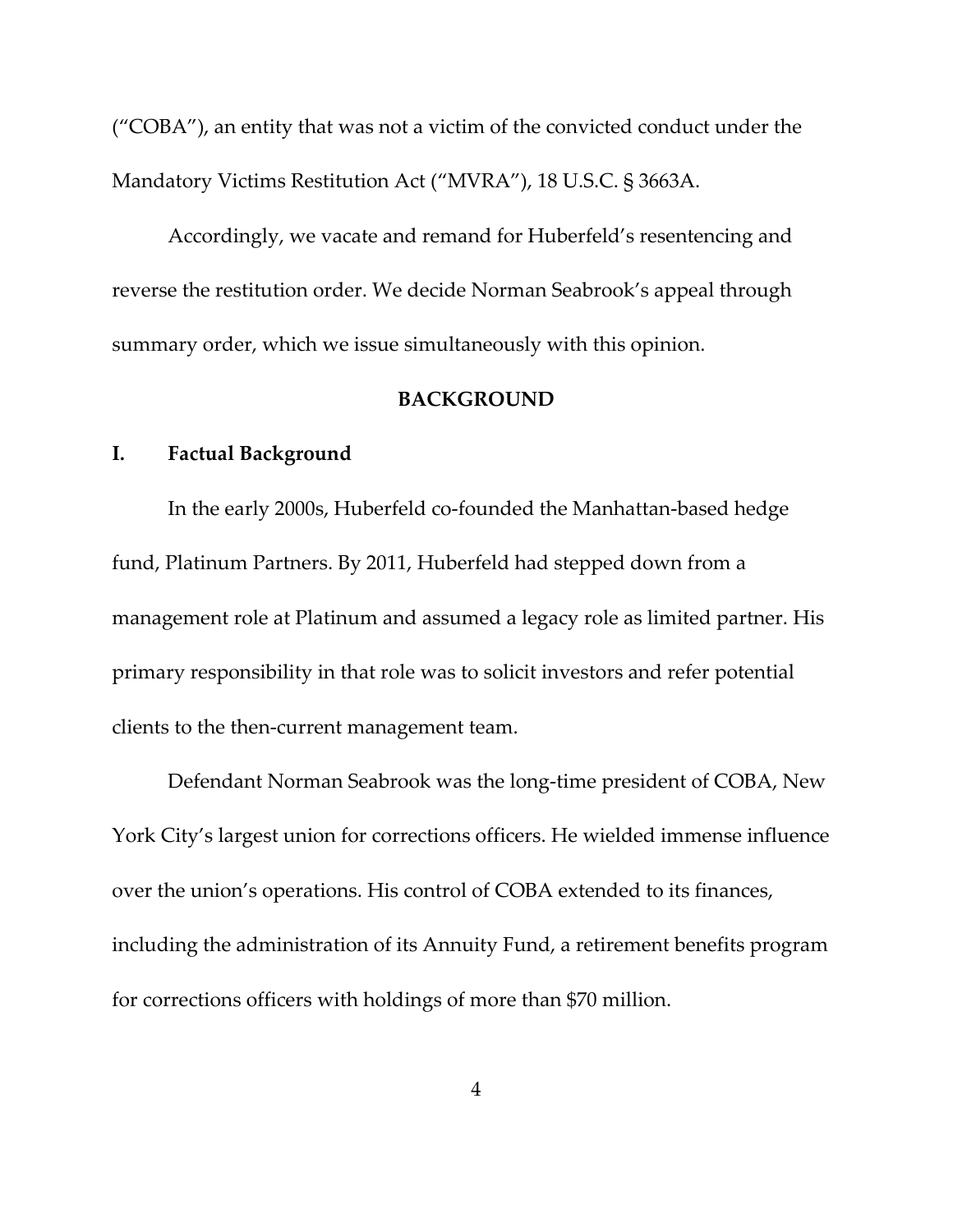In late 2013, Platinum experienced significant levels of redemptions from its investors. Huberfeld understood that this meant Platinum needed to find new clients. Around this time, he told Jona Rechnitz, a real-estate businessman and mutual acquaintance of Seabrook and Huberfeld, that Platinum was looking to attract institutional investors such as unions. Rechnitz, who had spent time cultivating relationships in law enforcement leadership circles, suggested that he might be able to recruit COBA as a client by courting Seabrook.

Rechnitz invited Seabrook on a vacation to the Dominican Republic where Rechnitz proposed investing COBA's money into Platinum. Seabrook agreed, but he wanted to get paid for it. When Rechnitz relayed this to Huberfeld, he was amenable to the arrangement. Huberfeld devised a formula whereby Platinum would pay Seabrook a portion of the profits from COBA's investment, estimating an annual payment between \$100,000 and \$150,000.

Seabrook immediately took steps to ensure COBA would invest in Platinum. At first, he went through the motions of having Platinum make a pitch to COBA's Annuity Fund board. The board directed its financial advisors and attorneys to conduct due diligence, and authorized Seabrook to invest up to \$10 million if the advisors concluded that the investment was prudent. When some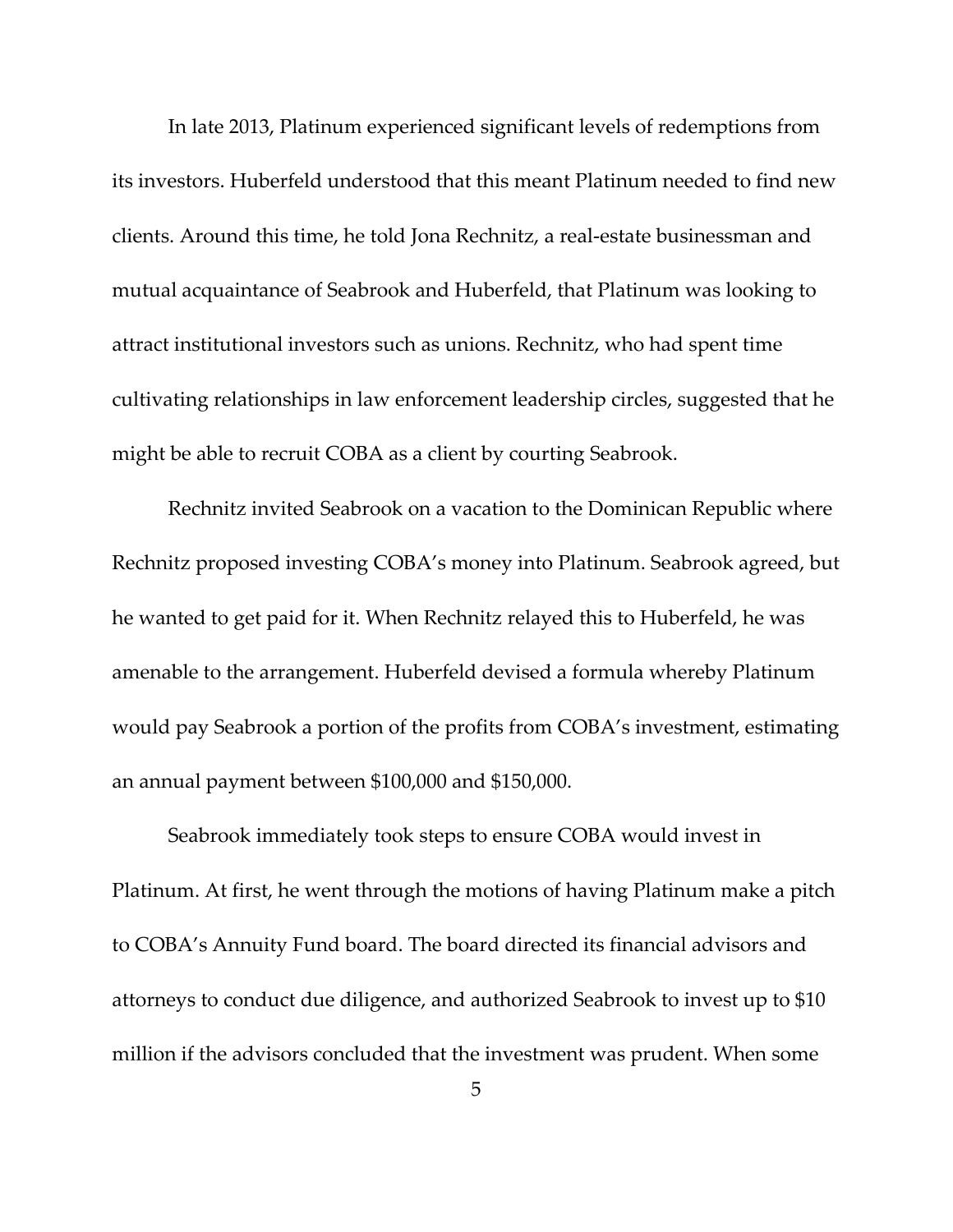of the attorneys expressed concern, however, Seabrook concealed those warnings from the board. In March 2014, COBA invested \$10 million from its Annuity Fund in a Platinum fund. After the initial investment, COBA made two additional \$5 million investments.

At the end of 2014, when it came time to make the first payment to Seabrook, Huberfeld told Rechnitz that the fund had underperformed, and Seabrook would only get \$60,000. Rechnitz agreed to personally pay out the cash to Seabrook, and Huberfeld agreed that Platinum would reimburse him for it. Before meeting Seabrook, Rechnitz stopped at Salvatore Ferragamo on Fifth Avenue in Manhattan and bought an expensive handbag. He stuffed the \$60,000 of cash inside and handed it to Seabrook, who was parked in his car a few blocks away. In order to paper over the reimbursement, Rechnitz, through his company, invoiced Platinum for courtside tickets to eight New York Knicks games. Rechnitz forwarded the invoice by email to Huberfeld. Three days later, Platinum sent a check to Rechnitz for \$60,000, ostensibly to cover the cost of the Knicks tickets.

In 2015, Huberfeld, through another mutual associate, continued to lobby Seabrook for investments. But, after a former COBA board member filed a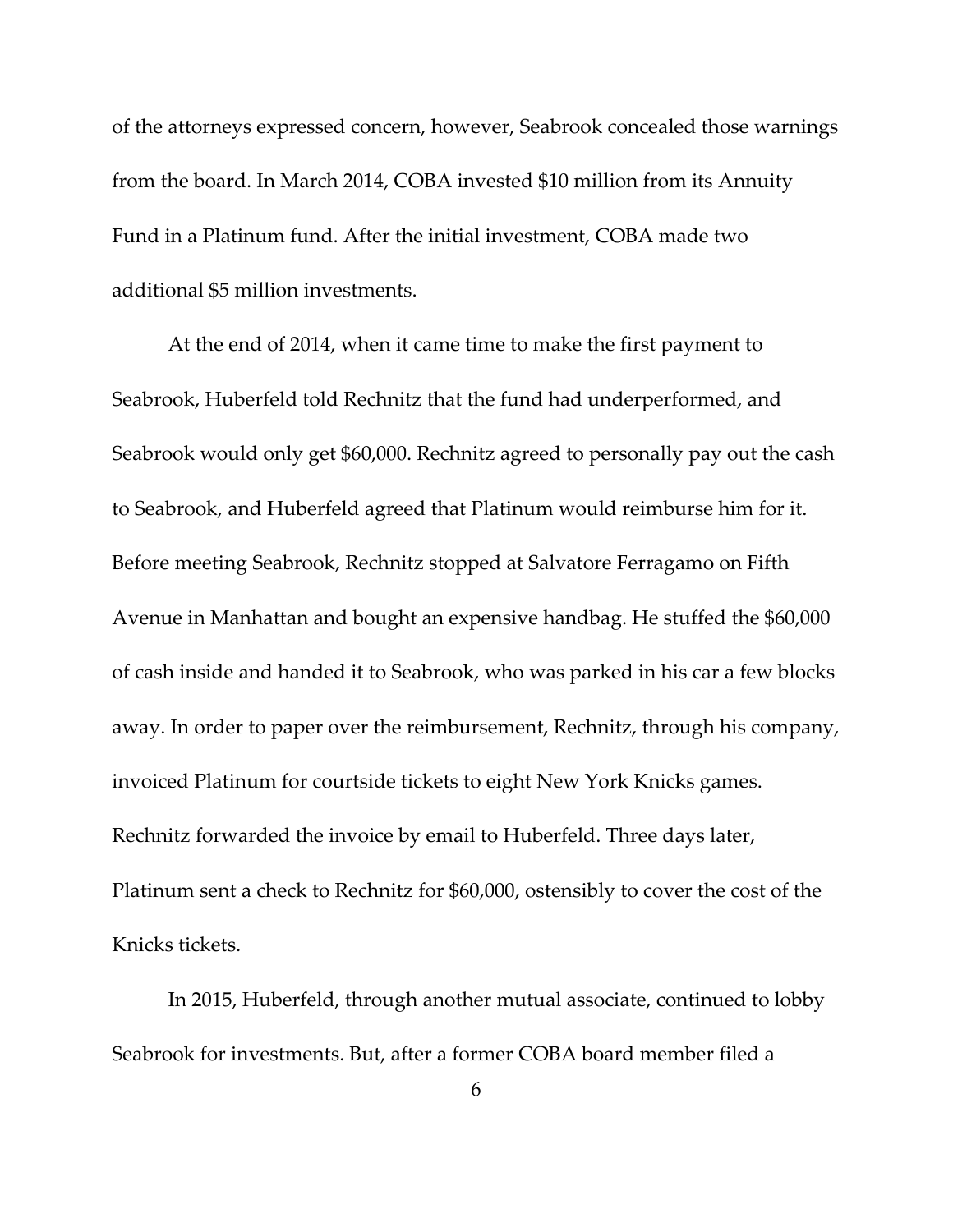lawsuit against the union that mentioned the Platinum investments, and after the government's investigation of Seabrook became known, COBA made no additional investments.

In June 2016, the FBI arrested Rechnitz, Seabrook, and Huberfeld. Federal agents also executed a search warrant at Seabrook's home. They recovered, among other things, over \$20,000 in cash and the Salvatore Ferragamo bag. Six months later and two years after COBA's initial investment, Platinum filed for bankruptcy and COBA lost \$19 million of its \$20 million investment.

#### **II. Procedural History**

On July 7, 2016, a federal grand jury sitting in the United States District Court for the Southern District of New York returned an indictment charging Seabrook and Huberfeld with honest services wire fraud and conspiracy to commit honest services wire fraud. The indictment alleged a commercial bribery scheme that "deprive[d] members of COBA of their intangible right to the honest services of SEABROOK, its President. . . ." App'x at 18. In late October 2017, Seabrook and Huberfeld were tried jointly before the Hon. Andrew L. Carter, Jr.<sup>[1](#page-6-0)</sup>

<span id="page-6-0"></span><sup>1</sup> On March 15, 2017, Rechnitz pled guilty to one count of conspiracy to commit honest services wire fraud through a separate charging instrument. He later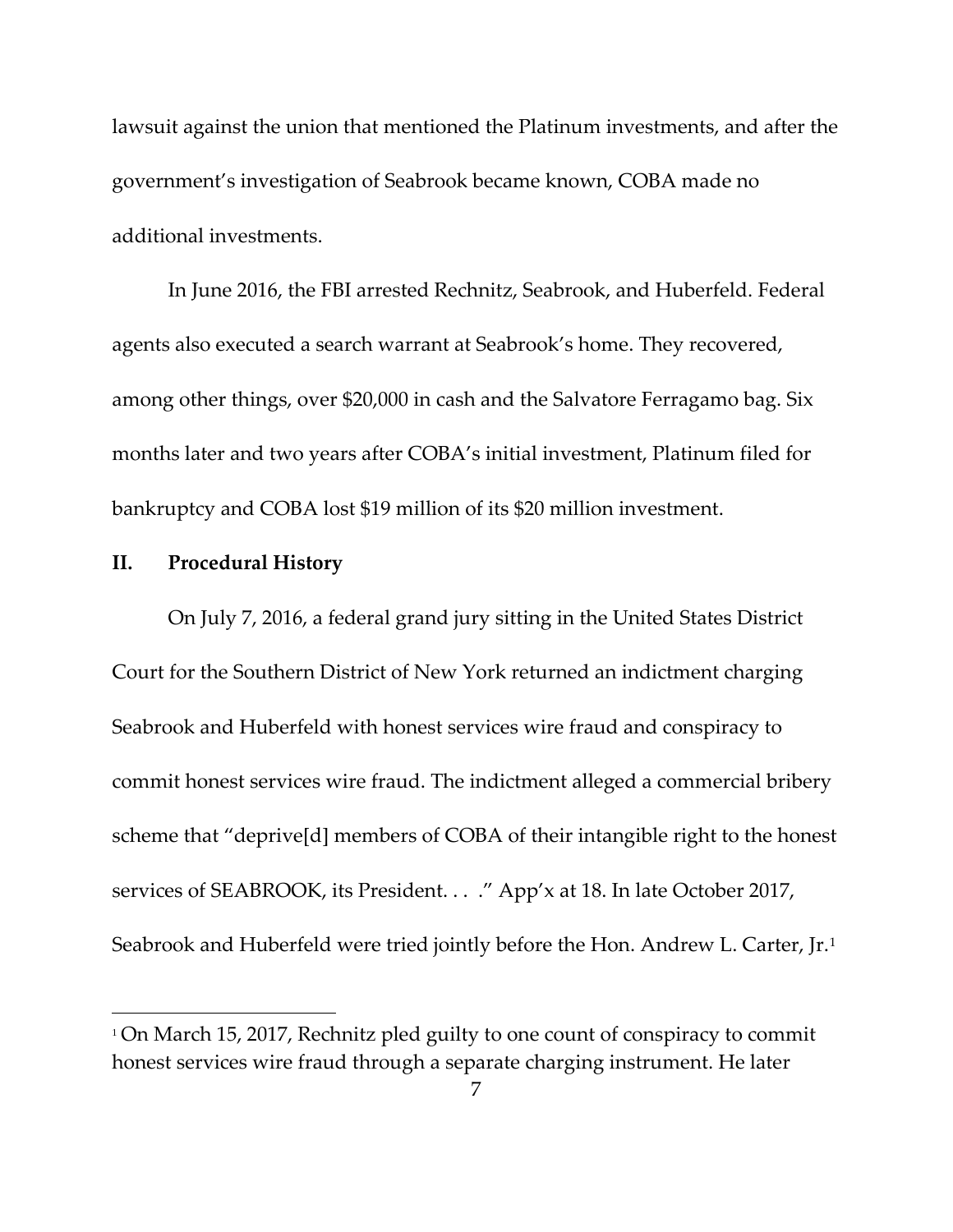That trial ended in a hung jury. For administrative reasons, the matter was reassigned to the Hon. Alvin K. Hellerstein.

Following the mistrial, the government approached Huberfeld with a plea offer. Huberfeld agreed to plead guilty to a superseding information that charged him only with conspiracy to commit wire fraud for presenting the false \$60,000 invoice to Platinum, instead of the overarching bribery scheme that was charged in the superseding indictment. The only reference to COBA in the information was the allegation that Huberfeld and Rechnitz knew that "the actual purpose of the payment [of \$60,000] was to reimburse Rechnitz for having paid Norman Seabrook . . . for Seabrook's efforts to get COBA to invest millions of dollars in Platinum." App'x at 42.

In the plea agreement, the parties stipulated that the applicable sentencing guideline was U.S.S.G § 2B1.1, the fraud guideline. After a two-level reduction for Huberfeld's acceptance of responsibility, the parties stipulated that, based on a \$60,000 loss, the final offense level was 10, resulting in a Guidelines range of 6 to 12 months' imprisonment.

played a prominent role in the prosecution's case against Huberfeld and Seabrook**.**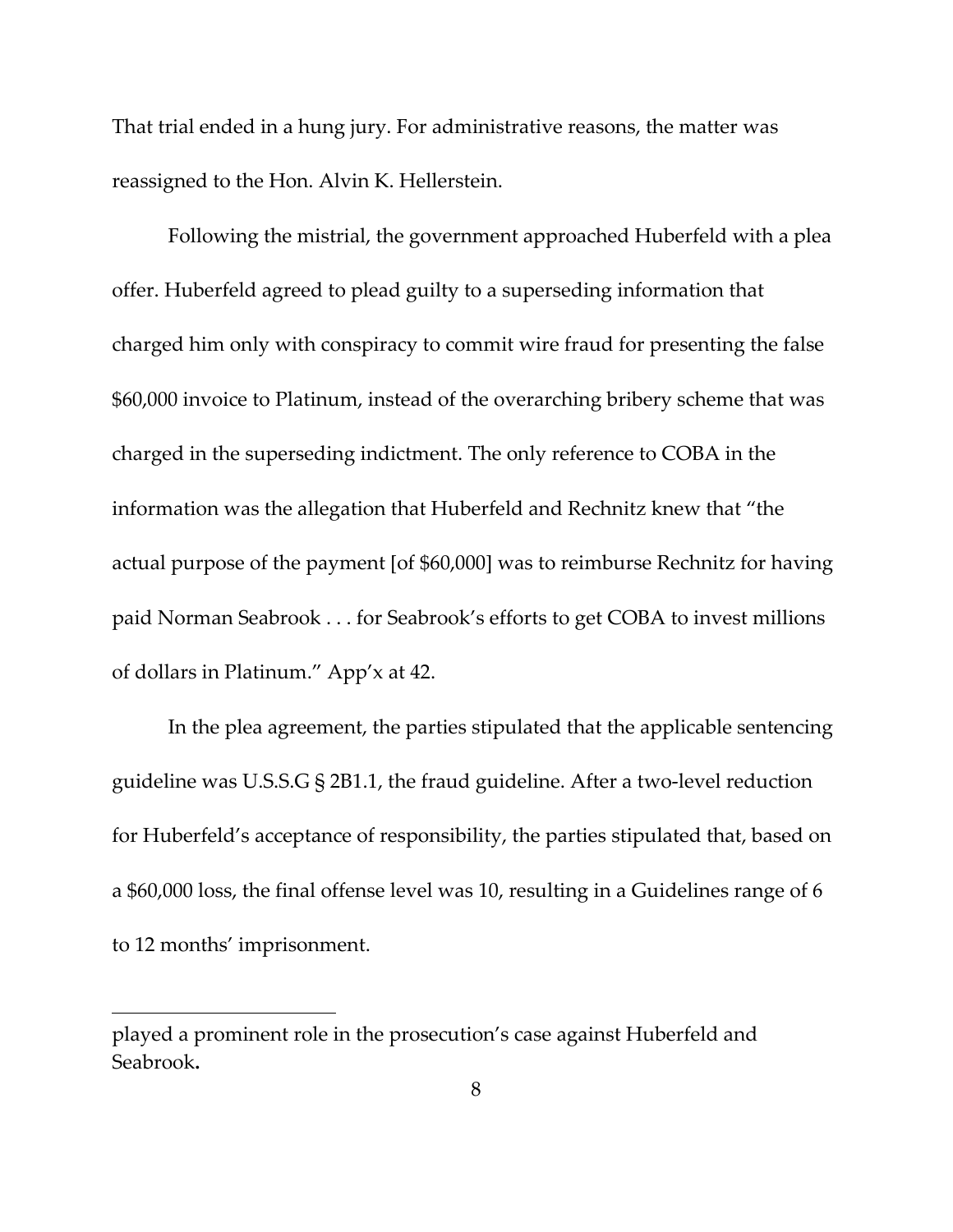On May 25, 2018, the parties appeared before the district court for a plea hearing. The government explained that the scheme involved Huberfeld "defrauding Platinum Partners out of this \$60,000 that was used to pay Mr. Seabrook" and that the payment's purpose was "to cover the cost of compensating Mr. Seabrook for his efforts in securing the union's investment in the hedge fund." App'x at 68, 69. Initially, the district court expressed "reservations" about accepting the plea because the superseding information did not charge the overarching bribery scheme. App'x at 73. The district court discussed the false invoice as a "constituent part of a larger fraud," and stated that Huberfeld was "an agent in paying a bribe in order to procure an investment." App'x at 70. The government disagreed with this characterization, at least as it related to the contents of the charging instrument:

[THE GOVERNMENT]: But to be clear, your Honor, the superseding information doesn't charge the broader scheme. It charges --

THE COURT: That's my trouble, Mr. Bell. That's exactly my trouble.

[THE GOVERNMENT]: I'm not sure I understand, your Honor.

THE COURT: He's pleading guilty to the information. But to understand the plea of guilty, you have to go into a larger picture and that was the purpose of it.

[THE GOVERNMENT]: But I respectfully, your Honor --

9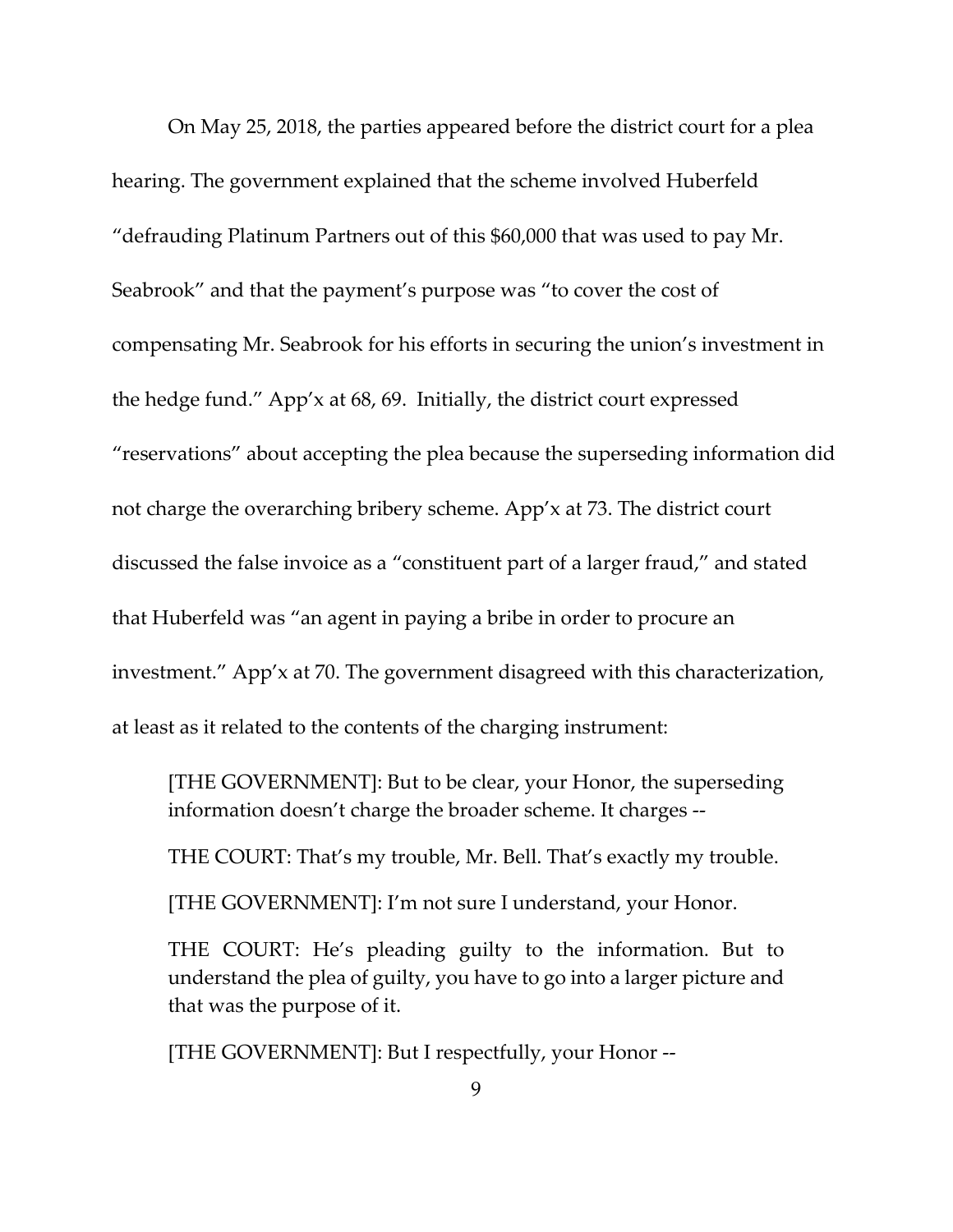THE COURT: You allege as the purpose of the conspiracy in paragraph two the to wit phrase on the top of page two.

[THE GOVERNMENT]: Yes, your Honor.

THE COURT: That Huberfeld and Rechnitz caused Platinum Partners to pay \$60,000 to Rechnitz through a false representation to which Mr. Huberfeld was aware. When, in fact, the actual purpose of the payment was to reimburse Rechnitz for having paid Seabrook for Seabrook's efforts to get the pension plans that he controlled to invest money in Platinum. That's the overall picture.

[THE GOVERNMENT]: That's correct, your Honor. I think what I'm noting for these purposes --

THE COURT: The fraud is not a \$60,000 fraud.

[THE GOVERNMENT]: Well, the fraud charged, your Honor, is a \$60,000 fraud.

THE COURT: Exactly.

[THE GOVERNMENT]: Because the fraud charged is defrauding Platinum.

THE COURT: But the description of the fraud is not alleged as a \$60,000 fraud. It doesn't specify the amount of the fraud. The information clearly alleges the purpose of the information, but the guidelines calculations differ, because it talks about a \$60,000 loss.

[THE GOVERNMENT]: Well, perhaps, your Honor, the most helpful way to do this would be to break it down as follows. The information alleges a particular fraud with a particular victim. The victim of the fraud conduct alleged in the superseding information S2 is the Platinum Partners hedge fund.

With respect to the degree, with respect to the extent of that fraud, we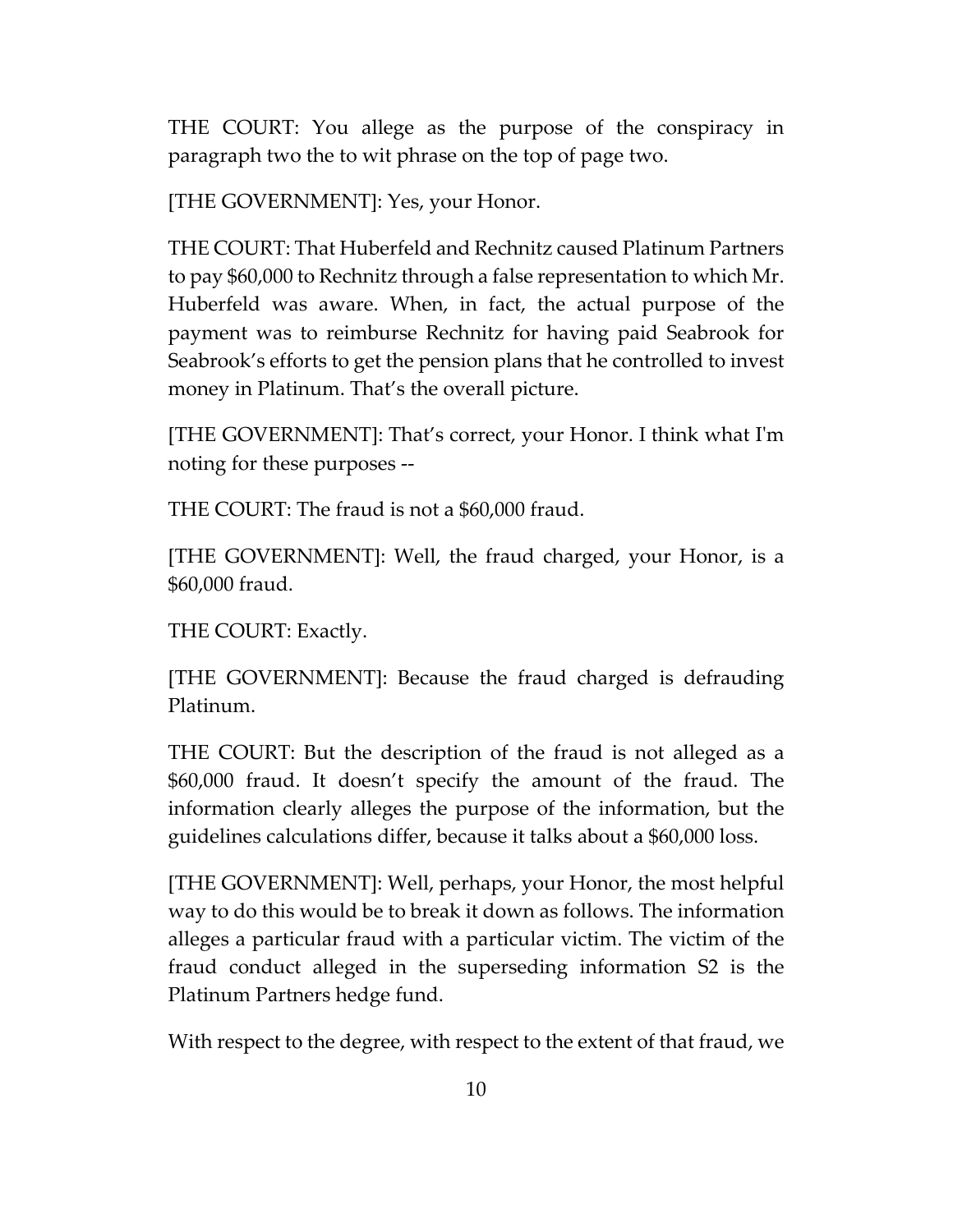have stipulated and the facts support that they were defrauded to the tune of the \$60,000 that they got on false pretenses as a result of the conspiracy between Mr. Huberfeld and Mr. Rechnitz. That is the fraud alleged in the superseding information. And that is the fraud for which there is an identifiable victim within the instrument. That's Platinum Partners. They were defrauded to the tune of \$60,000.

THE COURT: It's hard to think that Platinum Partners was a victim.

[THE GOVERNMENT]: Well, respectfully, your Honor, as a legal matter, they are . . . .

App'x at 71-73.

Notwithstanding its concerns, the district court accepted Huberfeld's guilty

plea.

In early August 2018, Seabrook was retried—this time as the only defendant. Two weeks later, the jury returned guilty verdicts on both the conspiracy and substantive counts of honest services wire fraud.

On October 30, 2018, in advance of Huberfeld's sentencing, the district court issued an order directing the parties to discuss, in relevant part, whether the court had discretion to consider COBA's loss; how much of that loss should Huberfeld have reasonably foreseen given Platinum's financial condition at the time of the fraud; and whether the court could order restitution to COBA as a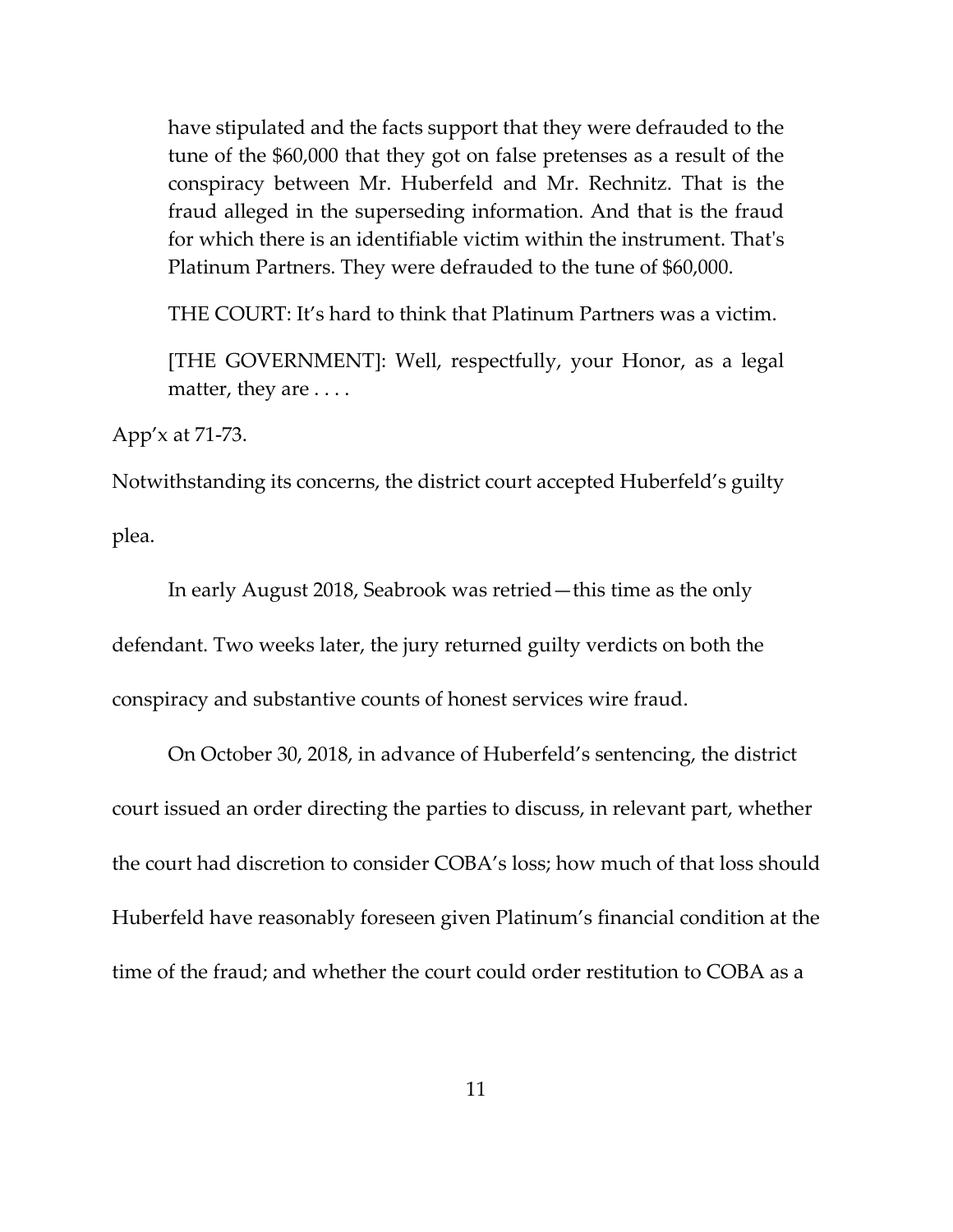victim.[2](#page-11-0) Huberfeld disputed that the loss of \$19 million was foreseeable to him at the time of COBA's investment and attached expert reports that took the same position. He also requested an evidentiary hearing in the event that the district court was considering the \$19 million loss to COBA with respect to either his sentencing or restitution.

In late 2018, the Probation Office prepared Huberfeld's presentence report. As did the plea agreement, the Probation Office calculated a Guidelines range of 6 to 12 months' imprisonment. However, Probation recommended an upwards variance to 24 months' imprisonment in part because the Guidelines range did not adequately take into account the full scope of the overall scheme.

In February 2019, Huberfeld appeared for his sentencing.[3](#page-11-1) At the outset, the district court made it clear that it was not satisfied using the agreed-upon

<span id="page-11-0"></span><sup>2</sup> Following the issuance of that order, COBA filed a motion requesting restitution. Huberfeld thereafter entered into an agreement with COBA to pay it \$7 million. COBA acknowledged that this payment "fully and completely compensate[d] and satisf[ied] COBA with respect to Huberfeld," and it formally withdrew its restitution motion. App'x at 88-89. The parties agreed that the district court could take into account this voluntary redress. <sup>3</sup> One week earlier, the district court sentenced Seabrook to 58 months' imprisonment and \$19 million in restitution to COBA, owed jointly and severally

<span id="page-11-1"></span>with Huberfeld and Rechnitz, neither of whom had yet been sentenced.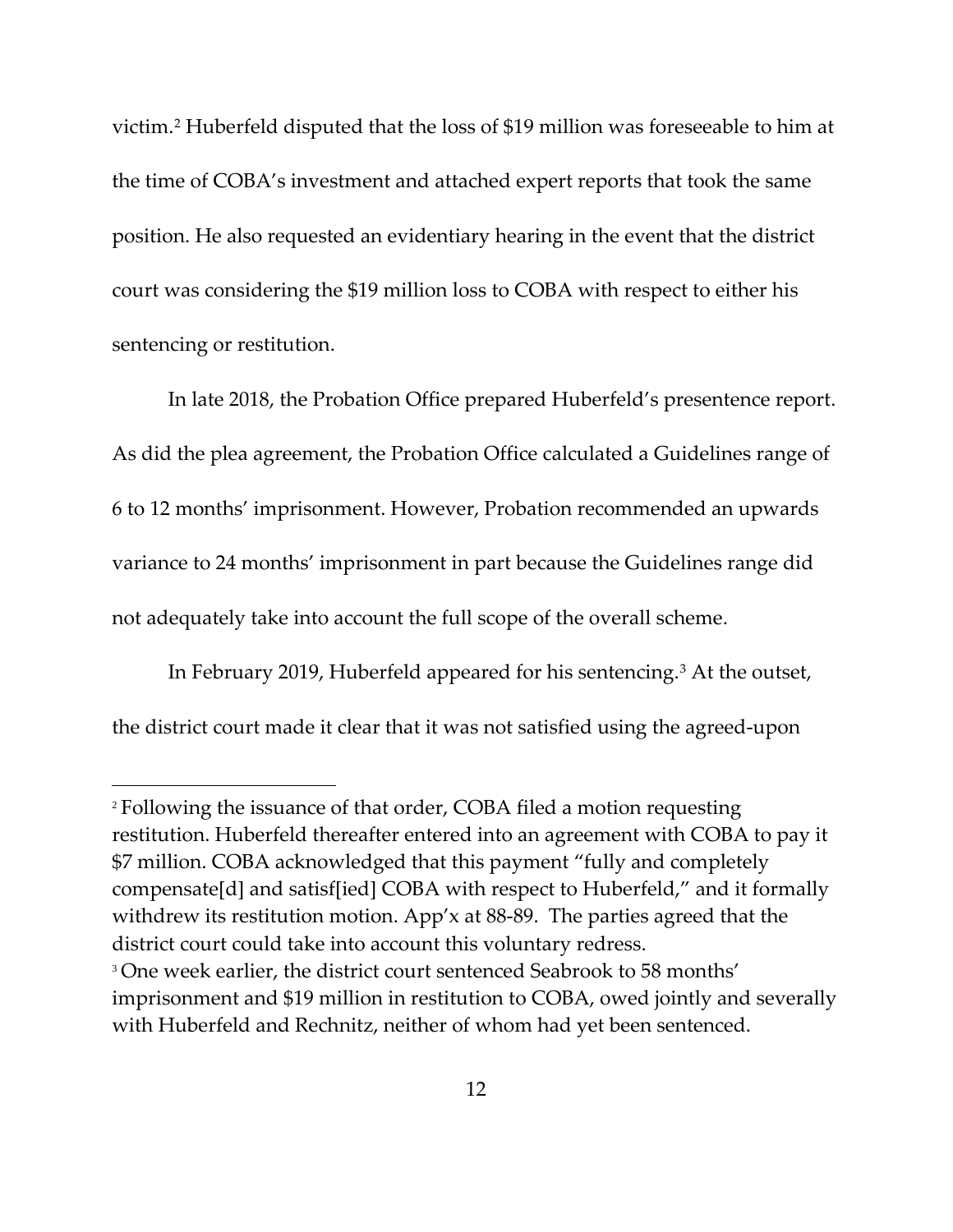fraud guideline to calculate the sentencing range. The district court insisted that "[s]omehow, in some way, we must take into consideration the purpose of the papering of the Platinum Partners file." App'x at 105.

Both parties asserted that the district court could not rely on the uncharged conduct in determining the appropriate offense guideline section. The district court disagreed:

As I indicated at the allocution of the plea and now, I think that [the fraud] guideline is inadequate. The gravamen of this offense and why it is so pungent is the bribery of a union leader to invest a substantial amount of pension money and expense money in a risky investment, an investment which told the investor that the investment is speculative and the offering involves substantial risks of loss as described in the document.

App'x at 112.

The district court then concluded that, although it was permitted to take account of COBA's \$19 million loss as "relevant conduct" under Section 1B1.3, the fraud guideline still was inadequate because when the \$19 million loss was applied to the fraud guideline, it yielded a sentencing range that was "excessive."[4](#page-12-0) Instead, the district court decided to use U.S.S.G. § 2B4.1, the

<span id="page-12-0"></span><sup>4</sup> As the district court explained, applying the fraud guideline to a \$19 million loss resulted in a sentencing range of 51 to 63 months' imprisonment.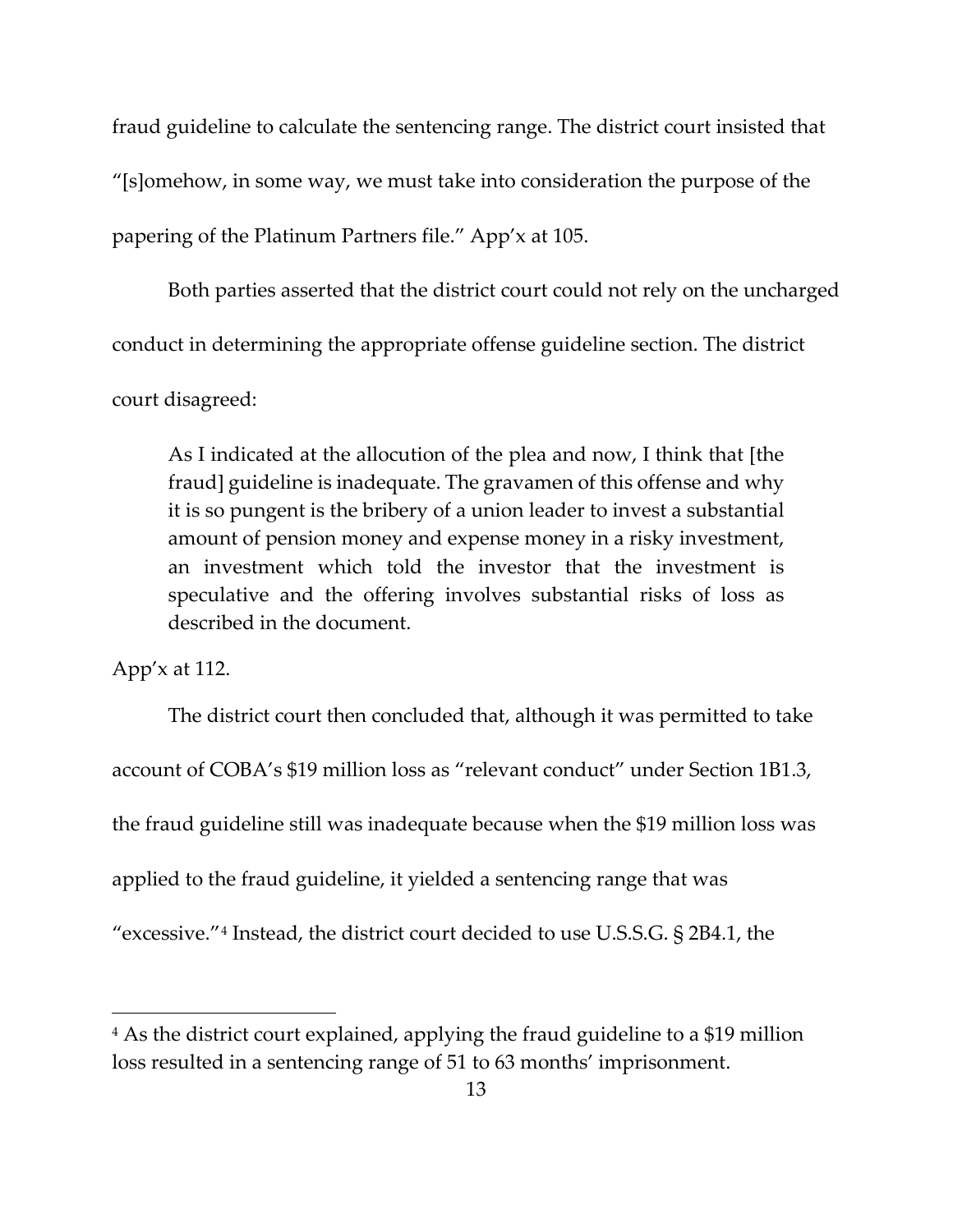commercial bribery guideline. As it explained:

That [fraud guideline range] comes out to my mind excessive. But it is something that must stick in one's mind. The purpose of this investment by someone who had to know better and had already been involved in frauds was to bribe someone to get money, to put a stumbling block, as it were, before a blind man and to blind the eyes of wise men and pervert the words of the righteous, which is what a bribe does.

I urge that this is inappropriate because it is commercial bribery and really I should look at a different guideline, a guideline specifically tailored for commercial bribery.

App'x at 115.

In order to apply the commercial bribery guideline, the district court invoked one of the fraud guideline's "cross references," U.S.S.G. § 2B1.1(c)(3), which allows the court to use another guideline if that offense's conduct is alleged in the indictment or information. Presumably reasoning that the superseding information alleged the bribery conduct, the court cross referenced the commercial bribery guideline. It started with a base level of 8 and added "the fees that would be generated by a \$20 million investment" as the value of the improper benefit conferred on Huberfeld by the bribe. *Id.* The district court explained that:

Hedge funds . . . operate on a 2 percent and 20 percent formula: 2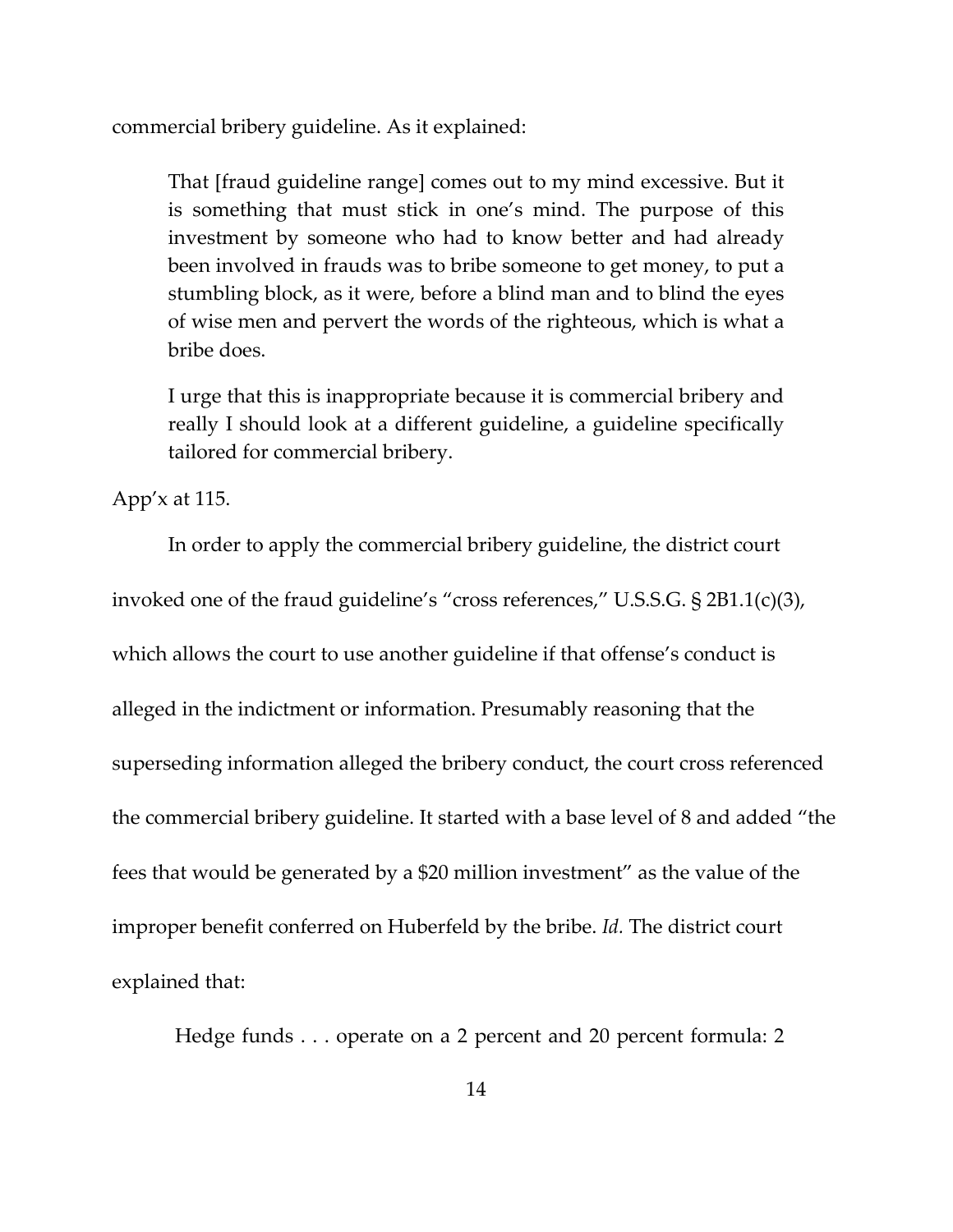percent each year of total money invested and 20 percent of gain as figured by the accountants of the hedge fund, counting not only market gain but also gain that has a book value nature because the investments are considered more valuable. Let's look only at the 2 percent. 2 percent times let's say 1 year of investment comes to \$400,000 of additional fees.

### App'x at 115-16.

The district court referred to the benefits table in the Guidelines and determined that it should add 14 levels based on the \$400,000 amount, leading to what the district court mistakenly calculated as a range of 30 to 37 months' imprisonment.[5](#page-14-0)

The district court ultimately sentenced Huberfeld to 30 months' imprisonment. It stated that it would have arrived at the same sentence irrespective of whether it used the fraud guideline or the commercial bribery guideline: "Whether I start with a 12-month guideline and vary upwards from it or whether I use the guideline calculation that led to 30 to 37 months of a guideline, I sentence Mr. Huberfeld to 30 months in custody." App'x at 151.

At the end of the hearing, the district court addressed restitution. The court took the view that COBA was a victim of the charged wire-fraud offense

<span id="page-14-0"></span><sup>&</sup>lt;sup>5</sup> As discussed below, the district court evidently misread the benefits table.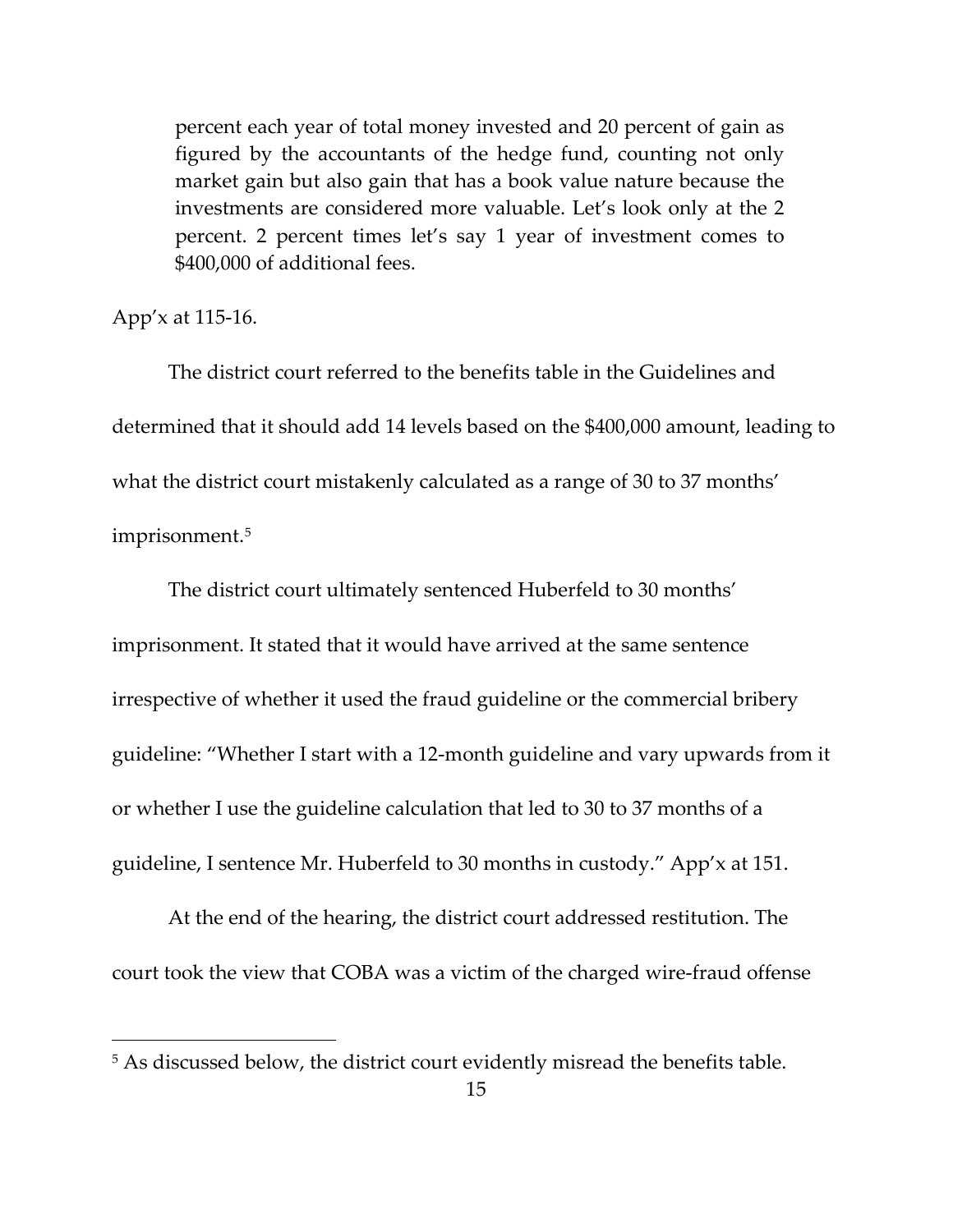because reimbursing Rechnitz for the bribe was the purpose of the wire fraud and the bribe was a "mechanism" for "profit[ing] from th[e] crime." App'x at 154. It ordered Huberfeld to pay restitution to COBA in the amount of \$19 million, jointly and severally with Seabrook and Rechnitz.

This appeal followed.

#### **DISCUSSION**

Huberfeld argues that the district court erred by (1) applying the sentencing guideline for commercial bribery based on the uncharged bribery scheme—and by misapplying that guideline on its own terms; (2) imposing a substantively unreasonable sentence; and (3) ordering \$19 million in restitution to COBA, an entity that was not a victim of the convicted wire-fraud offense. He also argues that the matter should be reassigned to another district court judge. We address each of these arguments in turn.

### **I. Reasonableness of Sentence**

We review a sentence on appeal for procedural and substantive reasonableness. *United States v. Cavera*, 550 F.3d 180, 189 (2d Cir. 2008). A district court commits procedural error when, among other ways, it makes a mistake in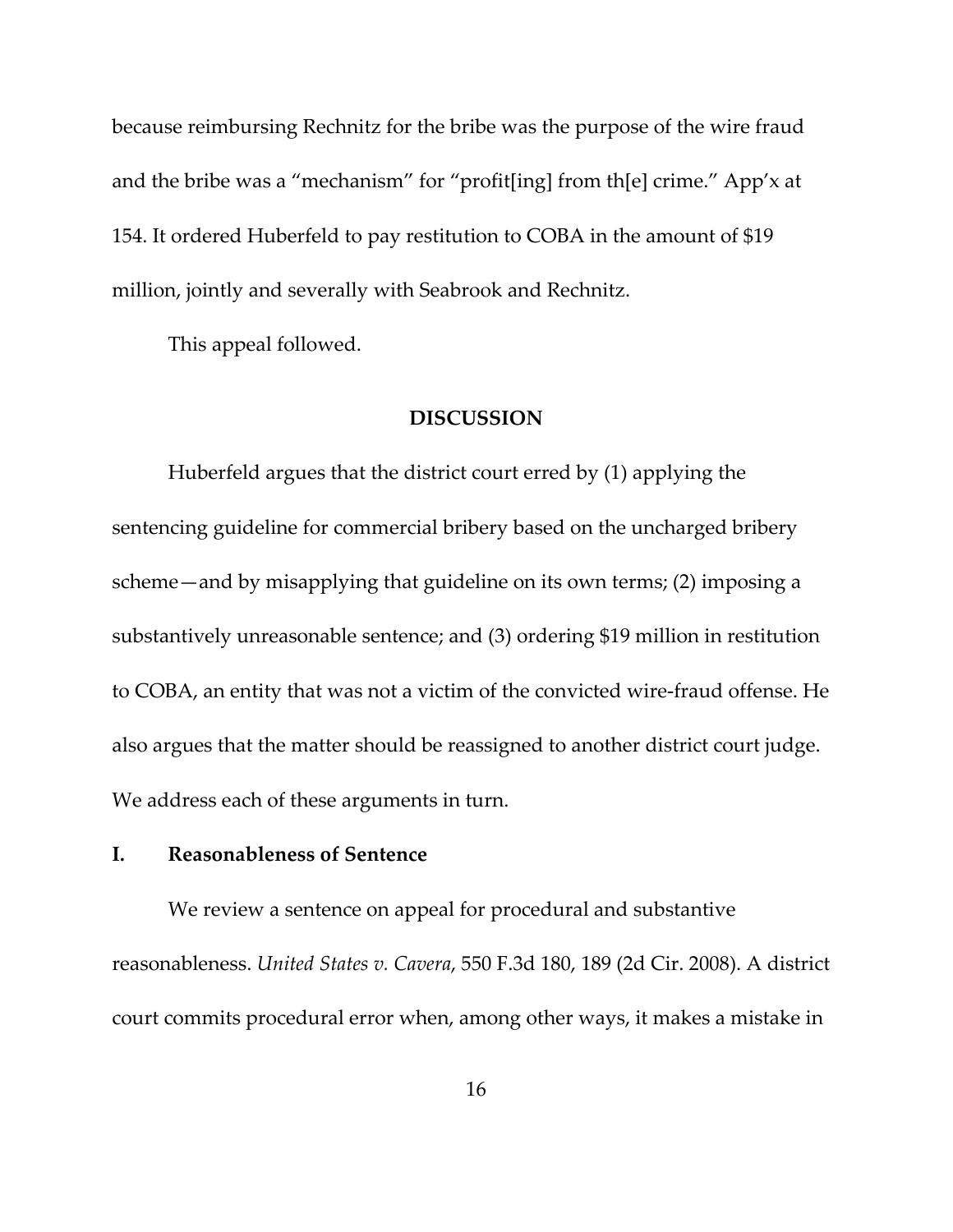its Guidelines calculation. *Id.* at 190. "Where we find significant procedural error, one proper course would be to remand to the district court so that it can either explain what it was trying to do, or correct its mistake and exercise its discretion anew." *Id.*

### **A. Procedural Error**

Huberfeld argues that the district court erred by calculating his Guidelines range under the commercial bribery guideline because he was not charged with bribery and the superseding information did not allege the elements of any commercial bribery charge. The government concedes that the court used the wrong guideline but argues that the error was harmless because the district court stated that it would have imposed the same sentence under either guideline. We agree with Huberfeld that we cannot be confident that the district court would have imposed the same sentence if it had applied the correct guideline.

"A district court should normally begin all sentencing proceedings by calculating, with the assistance of the Presentence Report, the applicable Guidelines range." *Cavera*, 550 F.3d at 189. In light of "[t]he Guidelines' central role in sentencing," an error related to the Guidelines range "can be particularly serious." *Molina-Martinez v. United States*, 136 S. Ct. 1338, 1345 (2016). "A district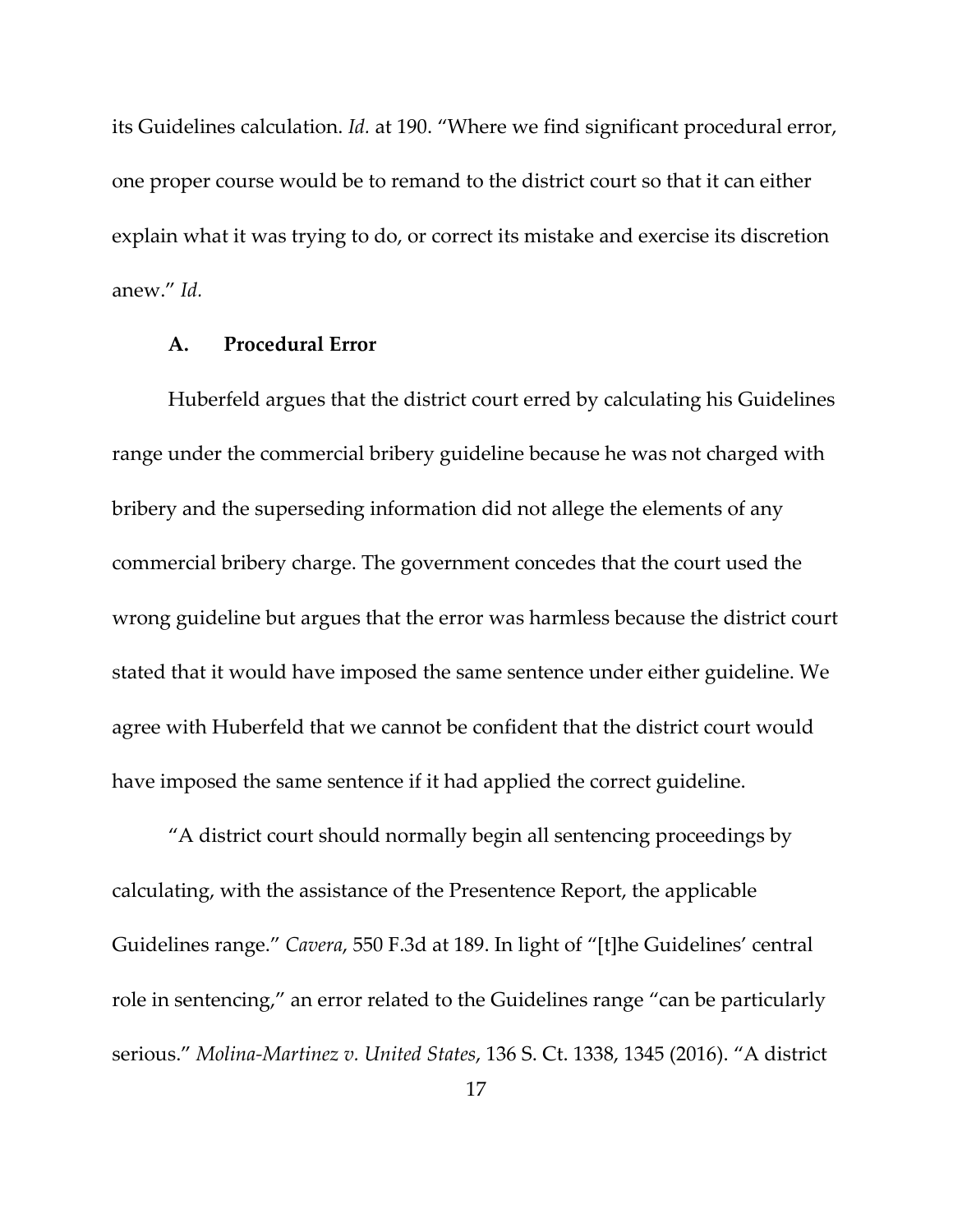court that improperly calculates a defendant's Guidelines range . . . has committed a significant procedural error." *Id.* at 1345-46 (internal quotation marks, brackets, and citation omitted).

The district court was obligated to use the fraud guideline as "the offense guideline section . . . applicable to the offense of conviction." U.S.S.G. § 1B1.2(a).[6](#page-17-0) The parties stipulated to using the fraud guideline in their written plea agreement. The Probation Office also determined that the fraud guideline was the correct one, and that it yielded a sentencing range of 6 to 12 months' imprisonment.

Although the district court is free to cast aside the stipulations in the plea agreement and recommendations in the Presentence Report, it cannot ignore our direction on how to apply the Guidelines. Under our precedent, it was improper for the court to cross reference the commercial bribery guideline. The cross reference provision permits a district court to use a different guideline only when

<span id="page-17-0"></span> $6$  A sentencing court must "[d]etermine the offense guideline section  $\dots$ applicable to the offense of conviction." U.S.S.G. § 1B1.2(a). The offense of conviction here was conspiracy to commit wire fraud, 18 U.S.C. § 371, and the substantive offense was wire fraud, 18 U.S.C. § 1343. Wire fraud is governed by Section 2B1.1, *see* U.S.S.G. § 2B1.1 cmt.; U.S.S.G. App. A at 565.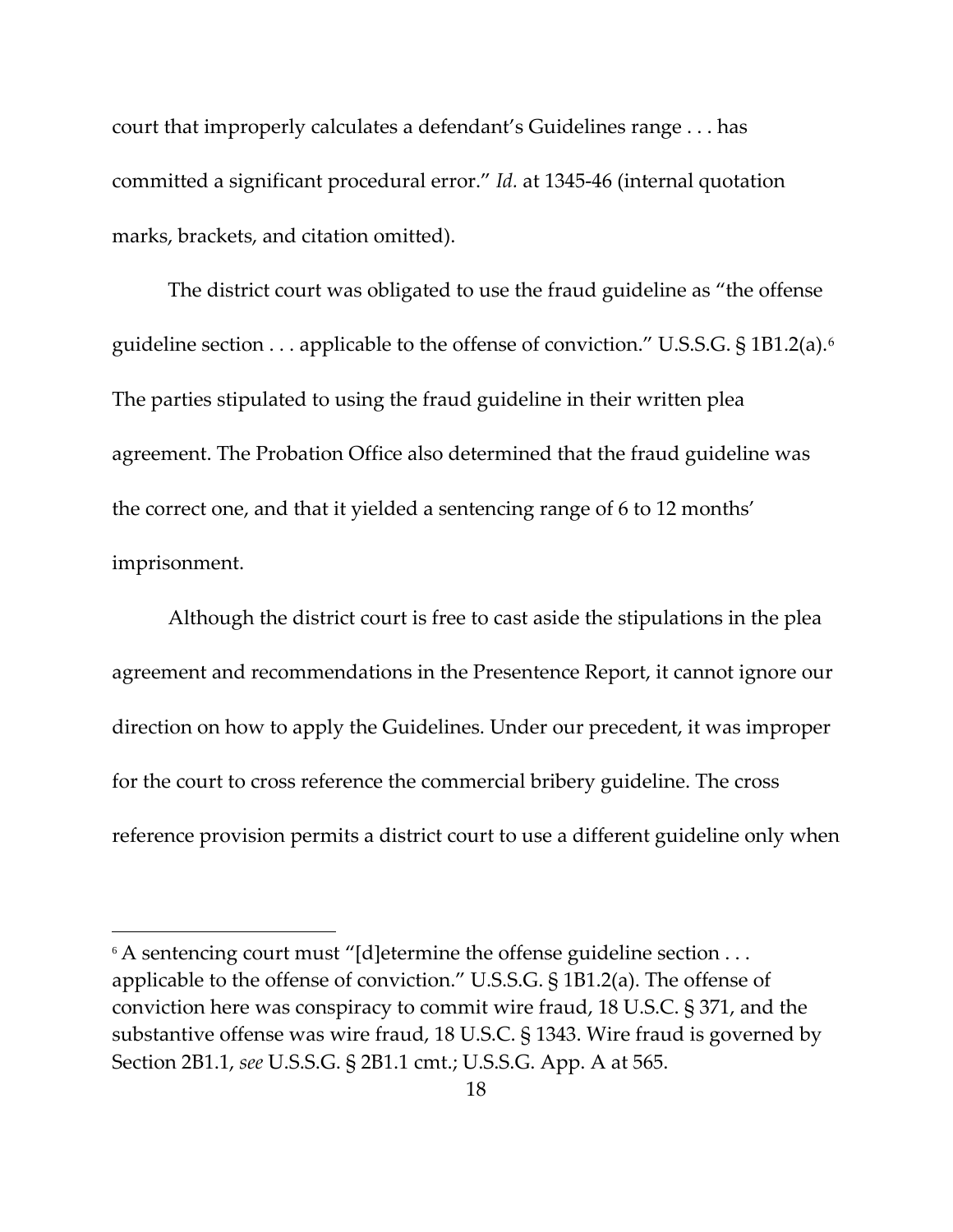"the conduct set forth in the count of conviction establishes an offense specifically covered by another guideline[]." U.S.S.G. § 2B1.1(c)(3). Use of the cross reference is limited to circumstances where the conduct set forth in the convicted count of the charging document "actually constitutes an offense covered by another guideline." *United States v. Genao*, 343 F.3d 578, 584 (2d Cir. 2003). In other words, for the cross reference to be available here to allow the district court to apply the commercial bribery guideline, there must have been conduct set forth in the superseding information alleging that Huberfeld committed a commercial bribery offense.

But the count of conviction in the superseding information does not establish the elements of any commercial bribery offense. As the government itself underscored during the plea colloquy, "the superseding information doesn't charge the broader [bribery] scheme." App'x at 71. The information does not allege that Huberfeld acted with corrupt intent or that he solicited or made payment in exchange for a benefit, as is generally required by the commercial bribery statutes. *See*, *e.g.,* 18 U.S.C. § 215; *see also United States v. McElroy*, 910 F.2d 1016, 1021 (2d Cir. 1990) ("The term 'corruptly' is ordinarily understood as referring to acts done voluntarily and intentionally and with the bad purpose of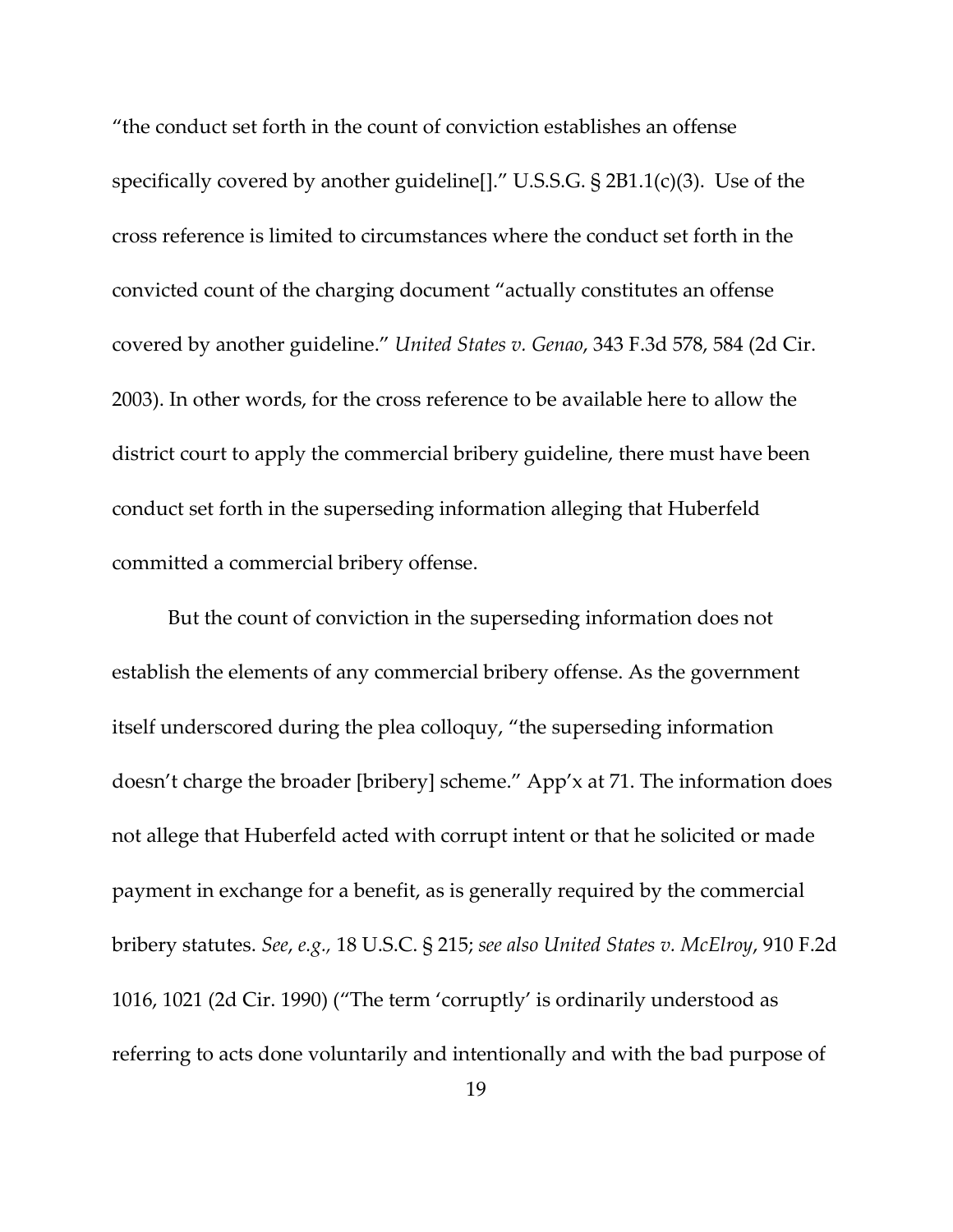accomplishing either an unlawful end or result, or a lawful end or result by some unlawful method or means.") (internal quotations, brackets, and citation omitted). Rather, the information alleges only that the purpose of the \$60,000 payment was not the stated purpose of purchasing Knicks tickets—a detail that the government noted was "just a description." App'x at 107. Accordingly, because the count of conviction in the superseding information does not allege conduct that establishes the elements of any commercial bribery offense, the district court was not permitted to invoke the cross reference to apply the commercial bribery guideline.

Of course, after determining the correct guidelines range, the district court may vary from that range and may look elsewhere, including to other sentencing guidelines provisions, to set a benchmark for how much to vary upwards or downwards. *See Kimbrough v. United States*, 552 U.S. 85, 110 (2007); *see also Spears v. United States*, 555 U.S. 261, 266 (2009); *Cavera*, 550 F.3d at 196. But the district court erred after it applied the commercial bribery guideline. In order to calculate the Guidelines range under the commercial bribery guideline, the district court was required to identify the value of the "improper benefit to be conferred," and to use that value to calculate the range. *See* U.S.S.G. § 2B4.1(b)(1). In identifying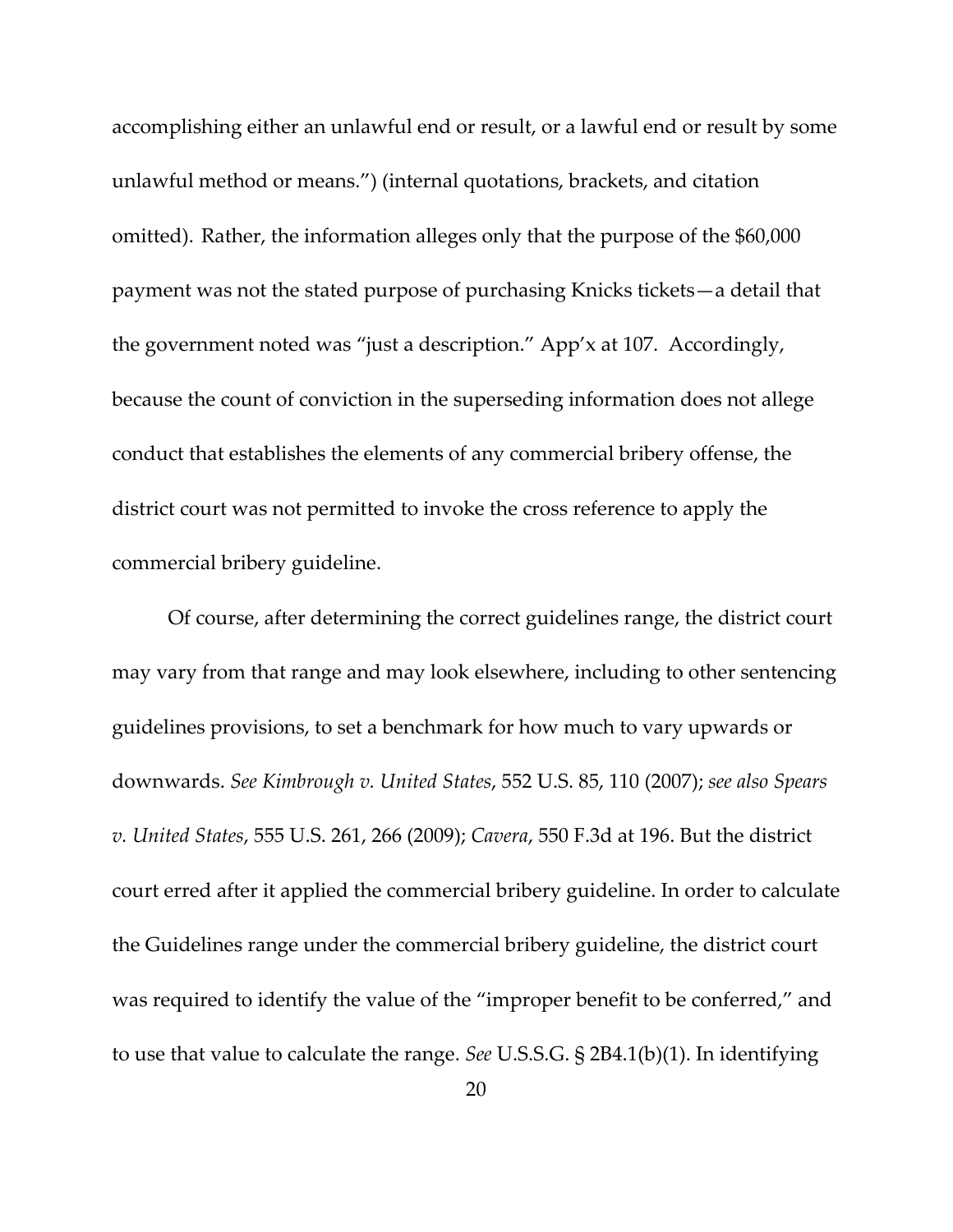the value of the benefit, the district court seemed to arrive at its \$400,000 figure by estimating the fees earned by management at a hypothetical hedge fund, using a formula which was not part of the parties' sentencing submissions or the presentence report. Even assuming arguendo that the court's method of determining that figure was appropriate, a proposition of which we are dubious, it plainly made a mistake in deriving the offense level from that figure. A 14-level increase in the offense level is warranted only when the benefit conferred is greater than \$550,000 (but less than \$1,500,000); a \$400,000 benefit conferred supports an increase of only 12 levels. *See* U.S.S.G. §§ 2B1.1(b)(1)(G)-(H), 2B4.1(b)(1). That error elevated Huberfeld's sentencing range from 24 to 30 months (based on an offense level of 17) to 30 to 37 months (based on an offense level of 19).

We note that the district court cannot insulate its sentence from our review by commenting that the Guidelines range made no difference to its determination when the record indicates that it did. The Guidelines, although advisory, are not a "body of casual advice, to be consulted or overlooked at the whim of a sentencing judge." *United States v. Crosby*, 397 F.3d 103, 113 (2d Cir. 2005). We have often recognized the powerful "anchor[ing]" effect of a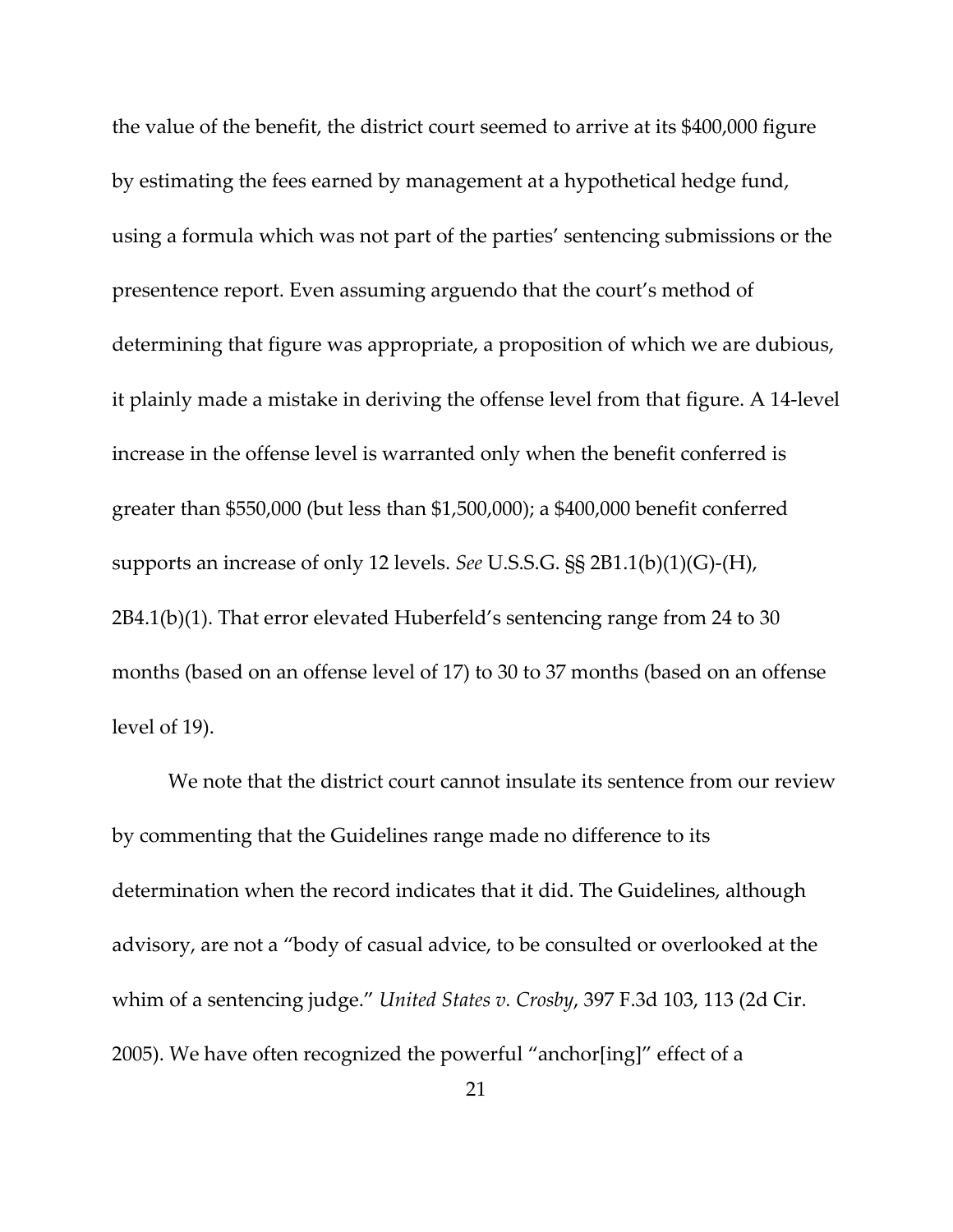"miscalculated Guidelines range" on a district court's thinking about the appropriate sentence, even where the court "asserted it was 'not moved by' the Guidelines." *United States v. Bennett*, 839 F.3d 153, 163 & n.8 (2d Cir. 2016). Tellingly, here the district court repeatedly acknowledged the importance of the Guidelines, stating "I need to find the guidelines first. I'm required to make a finding on the guidelines,"—and that to "find a just punishment," the guidelines "are a means of getting there." App'x at 102. It declined the government's suggestion that it take the bribery conduct into account in its Section 3553(a) analysis rather than in its selection of a guideline.

The district court "returned multiple times" to the Guidelines range in framing its choice of the appropriate sentence. *See Bennett*, 839 F.3d at 163. At a minimum, it appears that the district court's error "may well have anchored [its] thinking as to what an appropriate sentence would be." *Id.* It is certainly not "clear" from this record, *see Molina-Martinez*, 136 S. Ct. at 1347, that the miscalculation had no influence on the sentence, *see United States v. Dorvee*, 616 F.3d 174, 182 (2d Cir. 2010) ("If the district court miscalculates the typical sentence at the outset, it cannot properly account for atypical factors and we, in turn, cannot be sure that the court has adequately considered the §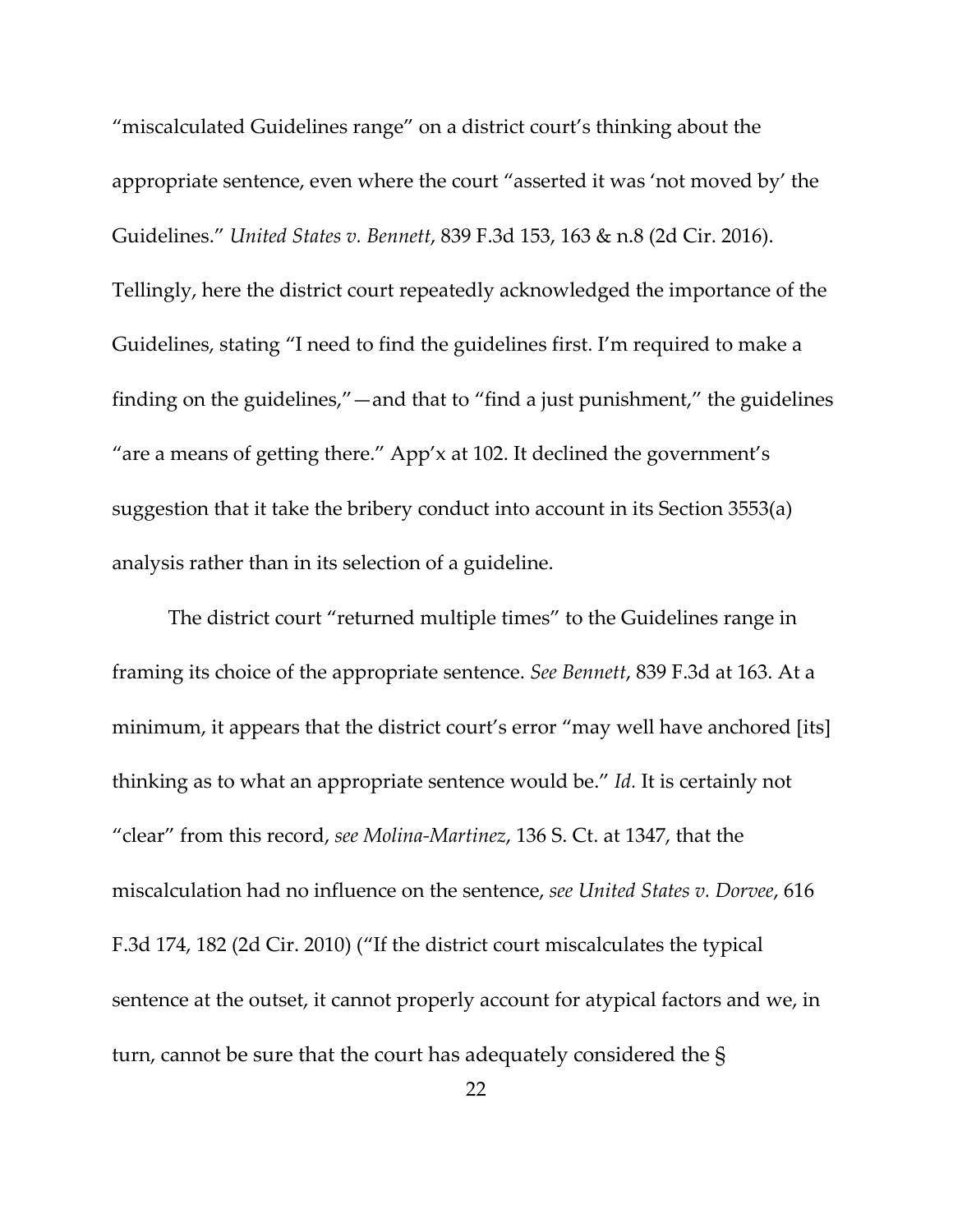3553(a) factors"); *cf. United States* v. *Guzman*, 282 F.3d 177, 183 (2d Cir. 2002) (vacating a sentence where the district court "began its computation" with "the offense level for the uncharged federal offense of bribery, rather than . . . the level prescribed for the offense of conviction.").

The importance of the correct Guidelines range is particularly evident in this case because the sentence was "conspicuous for its position as the lowest sentence within what the District Court believed to be the applicable range."[7](#page-22-0) *Molina-Martinez*, 136 S. Ct. at 1347. Further, had the district court applied the fraud guideline, which provided for a sentencing range of 6 to 12 months, it would have had to vary upward by more than double the applicable range to reach the sentence, 30 months, that it imposed. The court did not explain why such a significant variance was appropriate. Absent such an explanation, we cannot be certain that the court's calculus would not have been altered had it

<span id="page-22-0"></span><sup>7</sup> Notably, the correctly calculated range under the commercial bribery guideline—albeit the incorrect guideline, but the one of which the district court was cognizant throughout the hearing—provided 24 months rather than 30 months as the lowest sentence in the applicable range. That was also, incidentally, the same sentence recommended by the Probation Office. We cannot be confident that this too would not have affected the district court's thinking.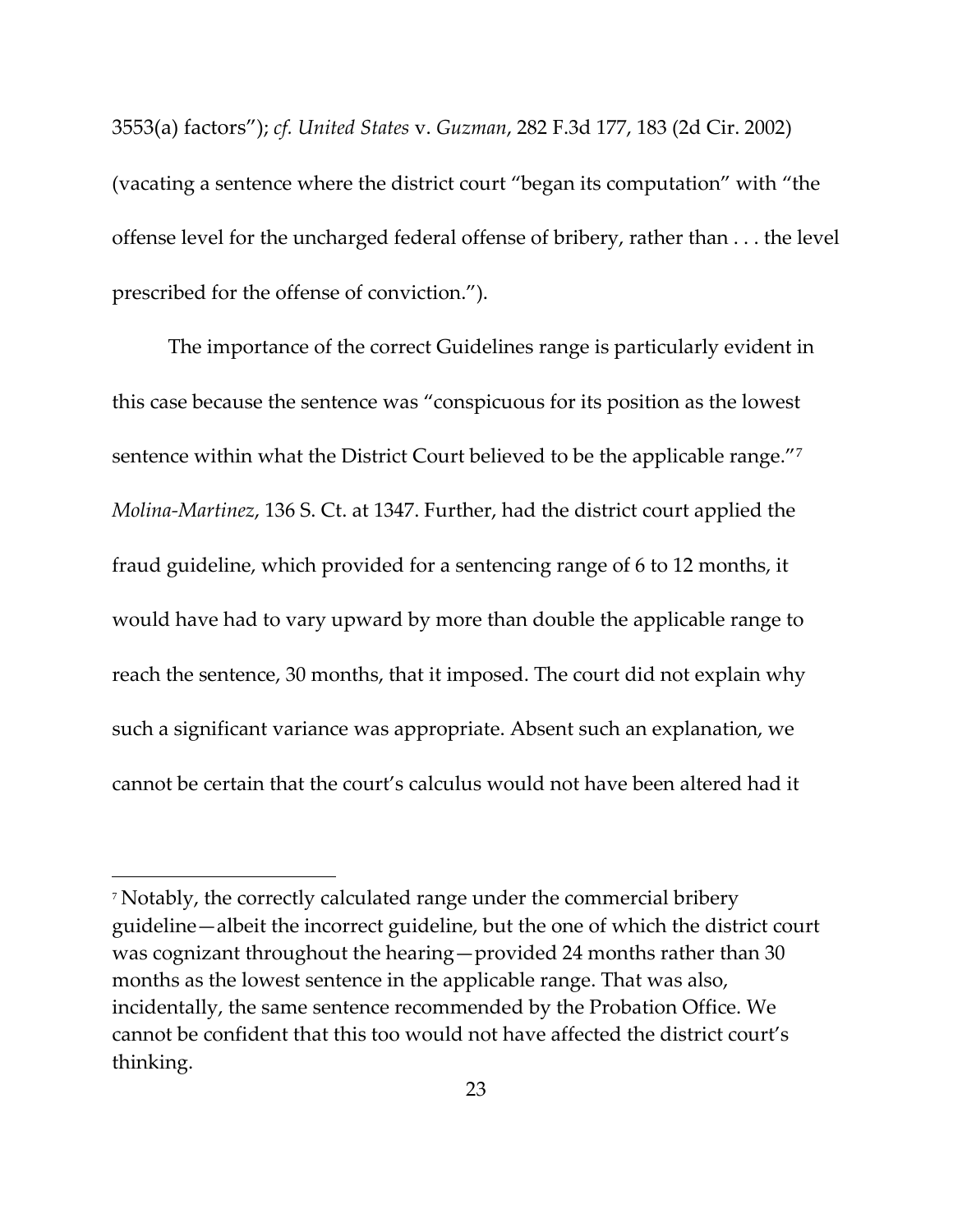appreciated the full extent of the upward variance it was contemplating. We therefore cannot be "confident," despite the district court's assertion to the contrary, that if the proper Guidelines range was before it—or even if it had properly calculated the commercial-bribery guideline range—the court would have imposed the same sentence of 30 months' imprisonment. *See e.g., United States* v. *Malki*, 609 F.3d 503, 511 (2d Cir. 2010) ("Although [the district court] also stated that a lesser sentence would be 'inappropriate,' we cannot be confident that [it] would have imposed the same sentence had [it] understood that the bottom of the correct guideline was 58 months less than the bottom of the guideline [it] thought was applicable.").

Even assuming, arguendo, the district court would have imposed the same sentence under the fraud guideline by varying upward, it did not state its justifications with enough specificity to allow us to affirm on this ground. A district court must "determine whether to impose a Guidelines or a non-Guidelines sentence." *United States v. McGinn*, 787 F.3d 116, 129 (2d Cir. 2015). A district court that chooses to "impos[e] a non-Guidelines sentence . . . should say why [it] is doing so," bearing in mind that "a major departure from the Guidelines should be supported by a more significant justification than a minor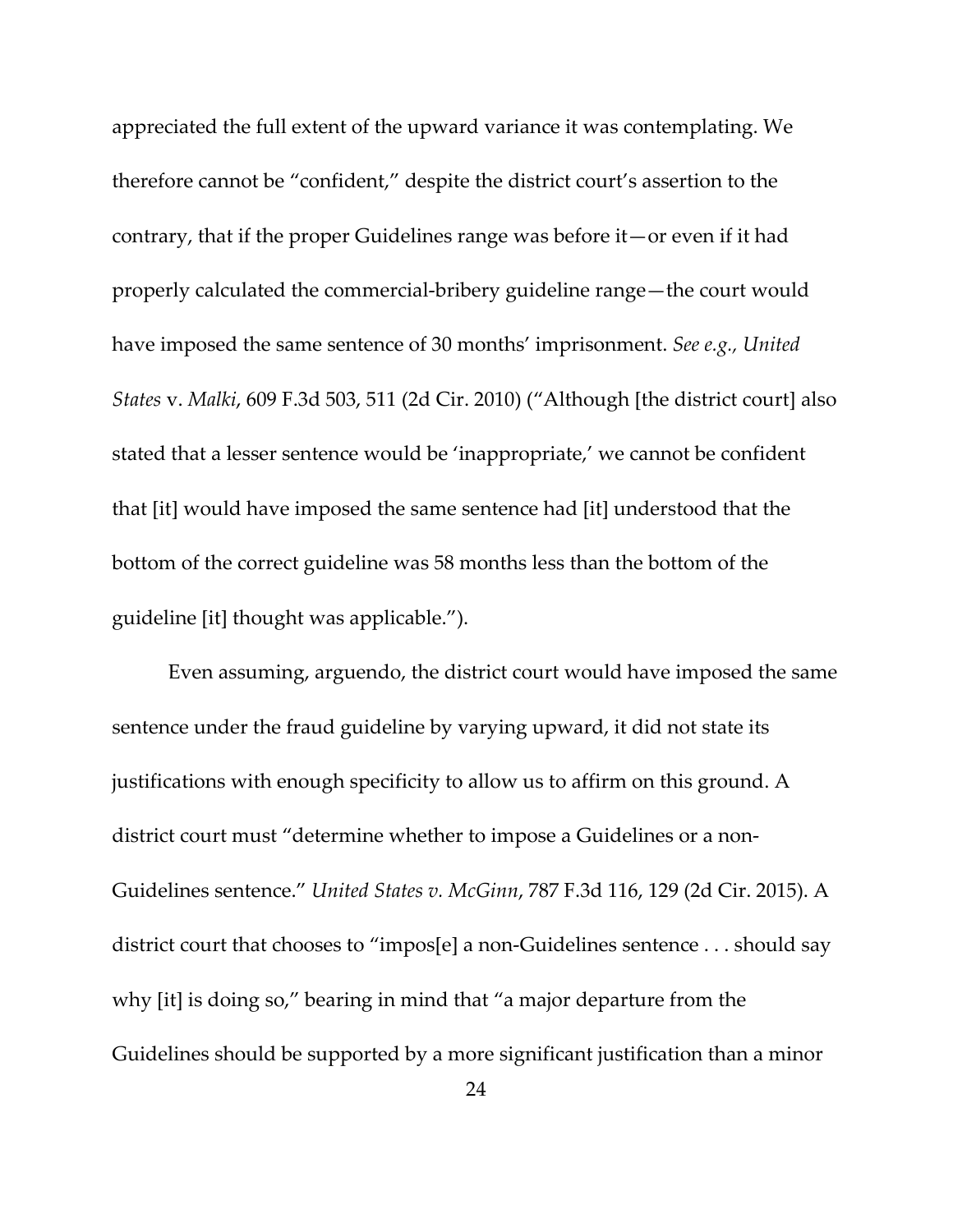one." *Cavera*, 550 F.3d at 193 (brackets, internal quotation marks, and citation omitted). A non-Guidelines sentence requires a written statement of reasons that lays out the justification for a non-Guidelines sentence "with specificity." *Id.* at 192-93 (citation omitted); *see* 18 U.S.C. § 3553(c)(2). This requirement is not an empty formality. *See Gall v. United States*, 552 U.S. 38, 46, 49-50 (2007).

Accordingly, we vacate and remand for Huberfeld's resentencing. On remand, the district court must use Section 2B1.1, the fraud guideline, as "the offense guideline section . . . applicable to the offense of conviction." U.S.S.G. § 1B1.2(a). If the district court desires to impose an upward variance based on the seriousness of the crime, it may. "Notwithstanding the Sentencing Commission's assessment, reflected in the correctly applied Guidelines, of the seriousness of the offense, in selecting an appropriate sentence the district court may make its own evaluation of the characteristics of the defendant, and the need of the sentence to punish, deter, and protect the public." *United States v. Wernick*, 691 F.3d 108, 119 (2d Cir. 2012). Moreover, in selecting the appropriate sentence, the district court is also required to consider "the nature *and circumstances* of the offense," 18 U.S.C. § 3553(a)(1) (emphasis added), and thus may consider the factual context of the fraud as well as the statutory elements of the offense. It must do so,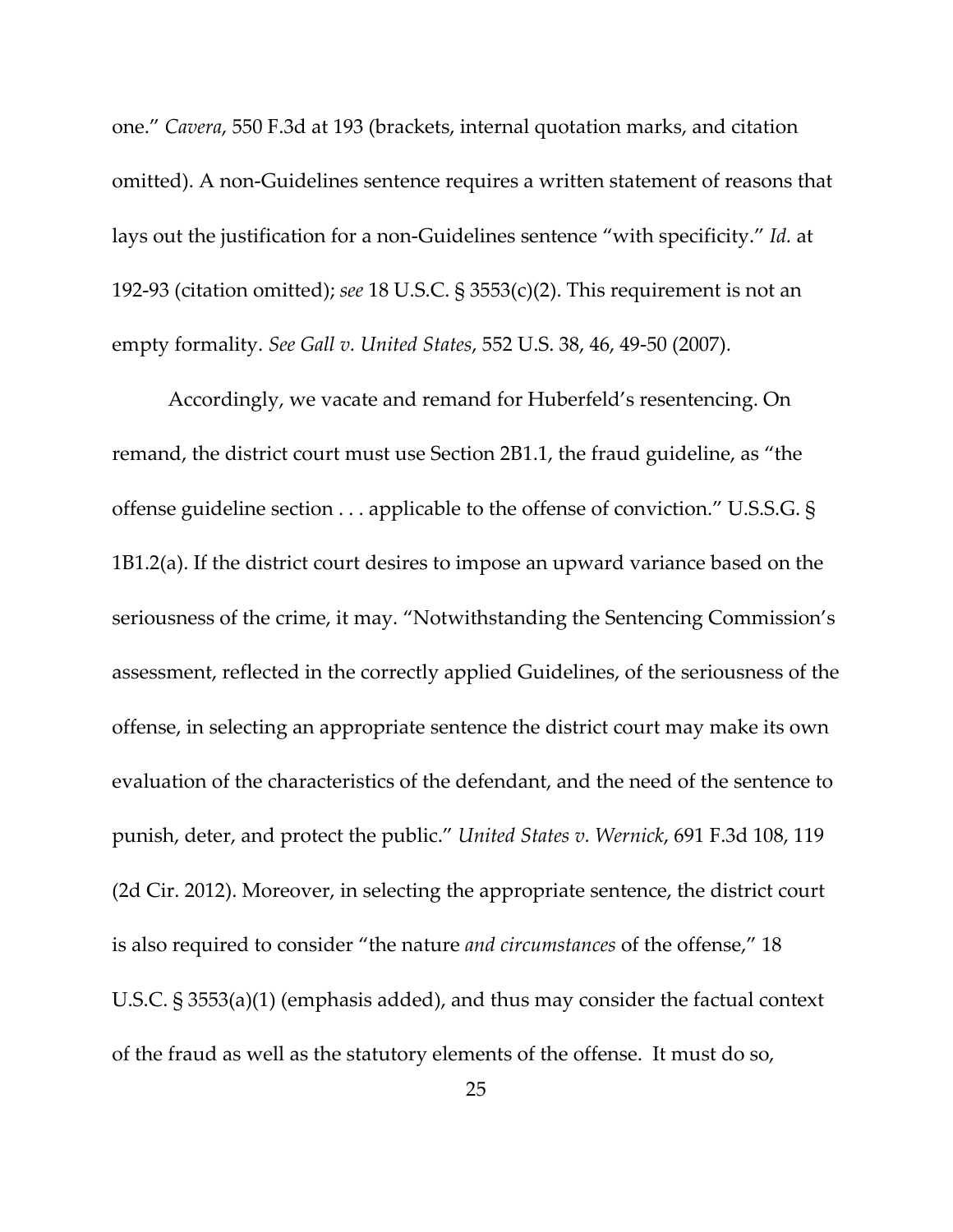however, by complying with the various procedural requirements, set forth above, which both ensure that the sentencing court carefully considers the need for a variance, and allows for meaningful appellate review. *See* 18 U.S.C. §  $3553(c)(2)$ .

## **B. Substantive Reasonableness**

Huberfeld argues that his custodial sentence is substantively unreasonable because the district court focused exclusively on the uncharged bribery offense rather than the offense of conviction. He also argues the district court gave insufficient weight to certain Section 3553(a) factors.

Because we hold that Huberfeld must be resentenced due to procedural error, we decline to rule on the issue of substantive unreasonableness. *See Gall,* 552 U.S. at 51 (the appellate court "must first ensure that the district court committed no significant procedural error," and "[a]ssuming that the district court's sentencing decision is procedurally sound, the appellate court should then consider the substantive reasonableness of the sentence").

### **II. Restitution**

Huberfeld next argues that the district court erred in ordering him to pay \$19 million in restitution to COBA because COBA was not a direct or proximate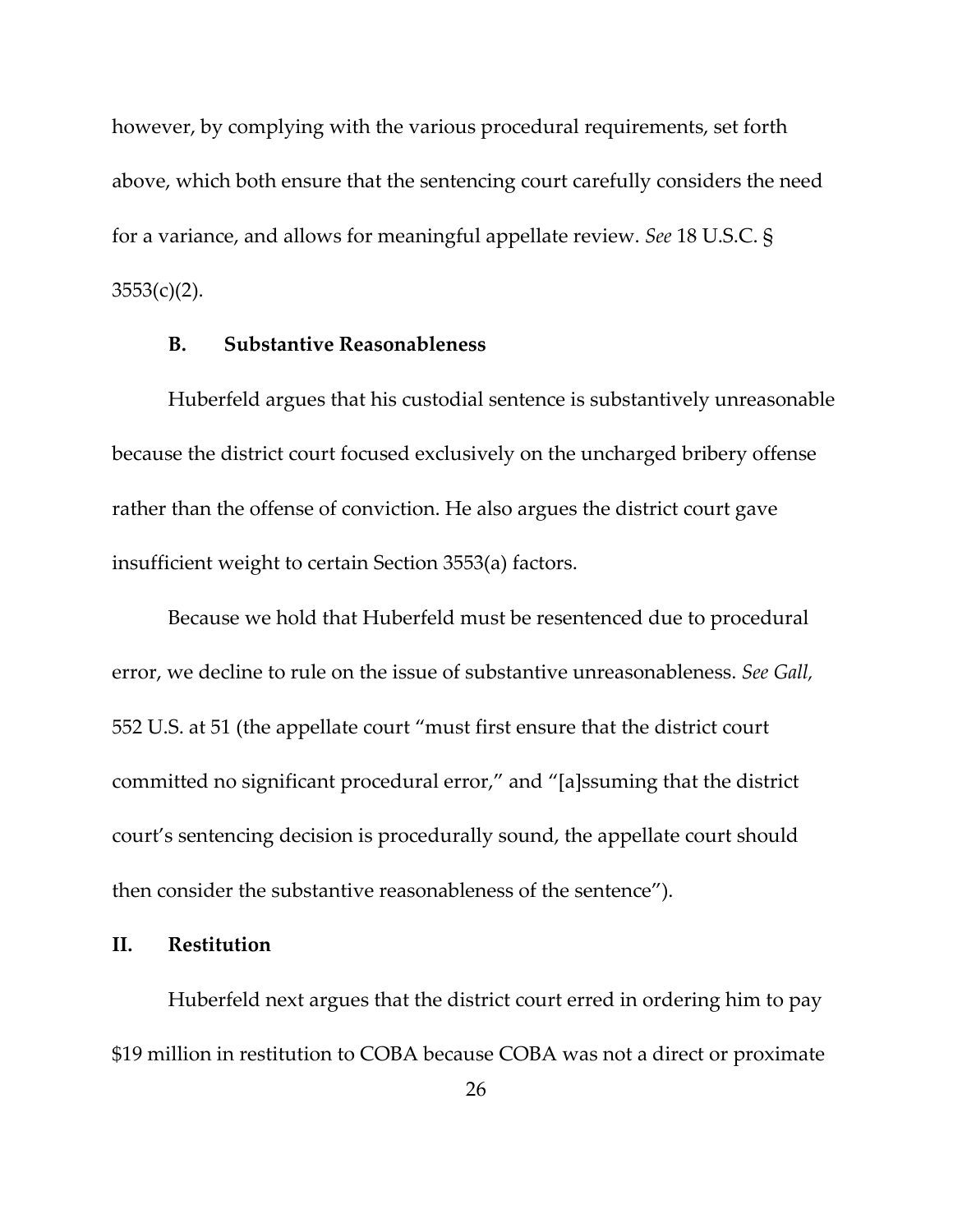victim of the wire-fraud offense. The MVRA requires a sentencing court to order that "the defendant make restitution to the victim of the offense" for certain crimes, including where (a) the offense was "committed by fraud or deceit" and (b) "an identifiable victim or victims has suffered a physical injury or pecuniary loss." 18 U.S.C. §§ 3663A(a)(1), (c)(1)(A)(ii), (c)(1)(B). "Section 3663A(a)(1) does not authorize the court to order a defendant to pay restitution to any person who was not a victim of the offense of which the defendant was convicted." *United States v. Reifler*, 446 F.3d 65, 121 (2d Cir. 2006). The MVRA defines a victim as "a person directly and proximately harmed as a result of the commission of an offense for which restitution may be ordered." 18 U.S.C. § 3663A(a)(2).

As we did with respect to the district court's Guidelines analysis, we similarly conclude that it erred by imposing a restitution order against Huberfeld as if he were convicted of the uncharged bribery scheme. Our precedent forecloses such an expansive view of a "victim" under the MVRA. *See In re Local #46 Metallic Lathers Union & Reinforcing Iron Workers & Its Associated Benefit & Other Funds*, 568 F.3d 81, 85-86 (2d Cir. 2009).

In *Local #46*, a business owner issued checks to fictitious vendors; cashed those checks; and used the proceeds to pay his employees in cash, thereby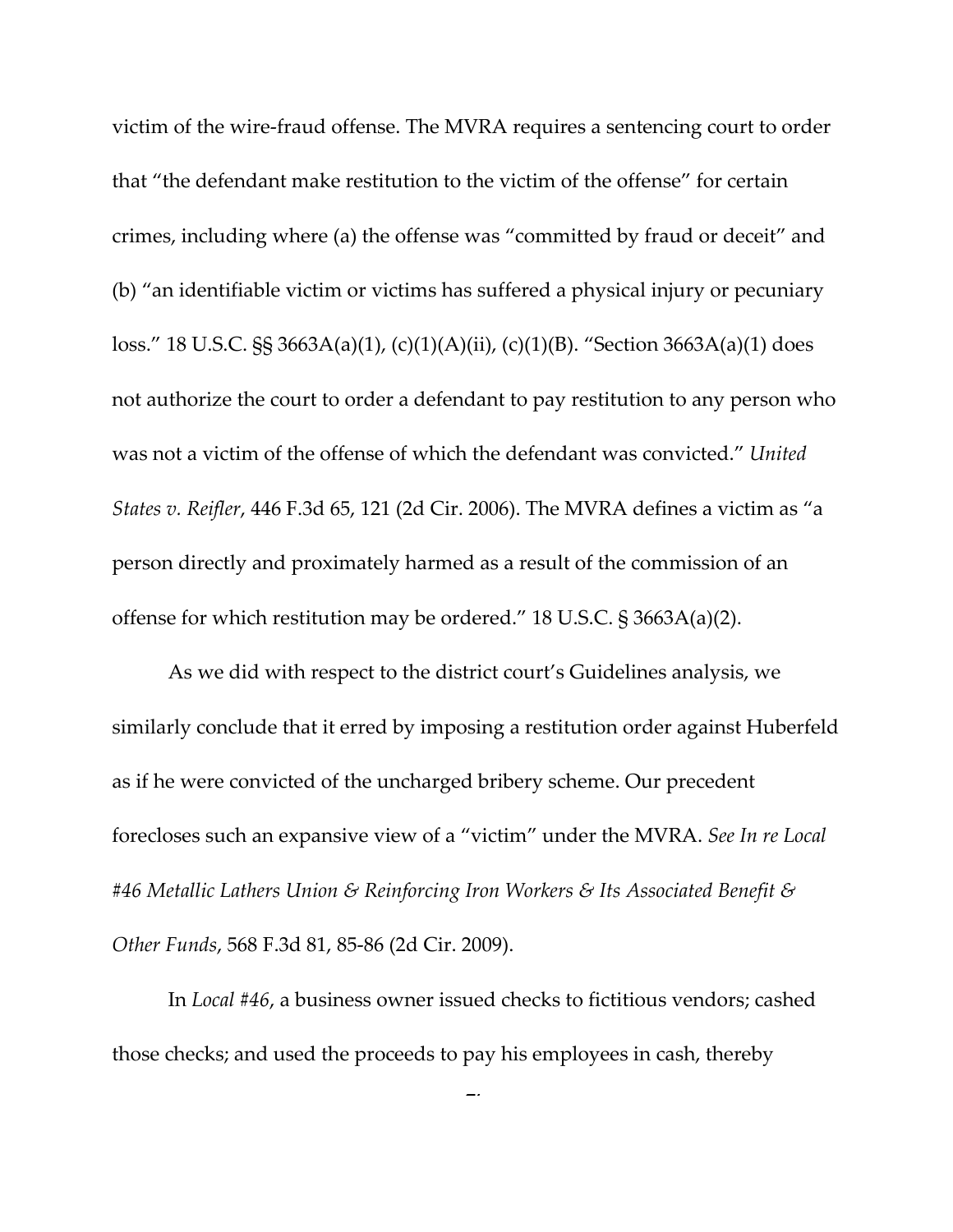avoiding obligations to the IRS and to the employees' union. *Id.* at 82-83. He was initially charged with money laundering and defrauding the union, but the government agreed not to bring the latter charge in exchange for his guilty plea. Id. at 83-84. At the defendant's sentencing, the union sought restitution, claiming that it was a victim of the money-laundering scheme because the money laundering was undertaken with the purpose of making cash payments to employees, which deprived the union of "benefits due under collective bargaining agreements." *Id.* at 85.

We affirmed the district court's denial of the union's restitution request, noting that the defendant "admittedly had a plan to obtain laundered money and then use that money to pay [the company's] employees in cash and simultaneously avoid paying taxes and union obligations." *Id*. at 86. But "[n]otwithstanding what [the defendant] planned to do with the laundered funds once he had them in his possession, the 'offense' to which he pleaded guilty was solely and exclusively the conspiracy to engage in money laundering." *Id.* at 87. The union's "expanded definition of 'victim,'" we said, "ignores the term 'offense' in § 3663A and would force the sentencing court to ascertain some overarching uncharged scheme or conspiracy, one element of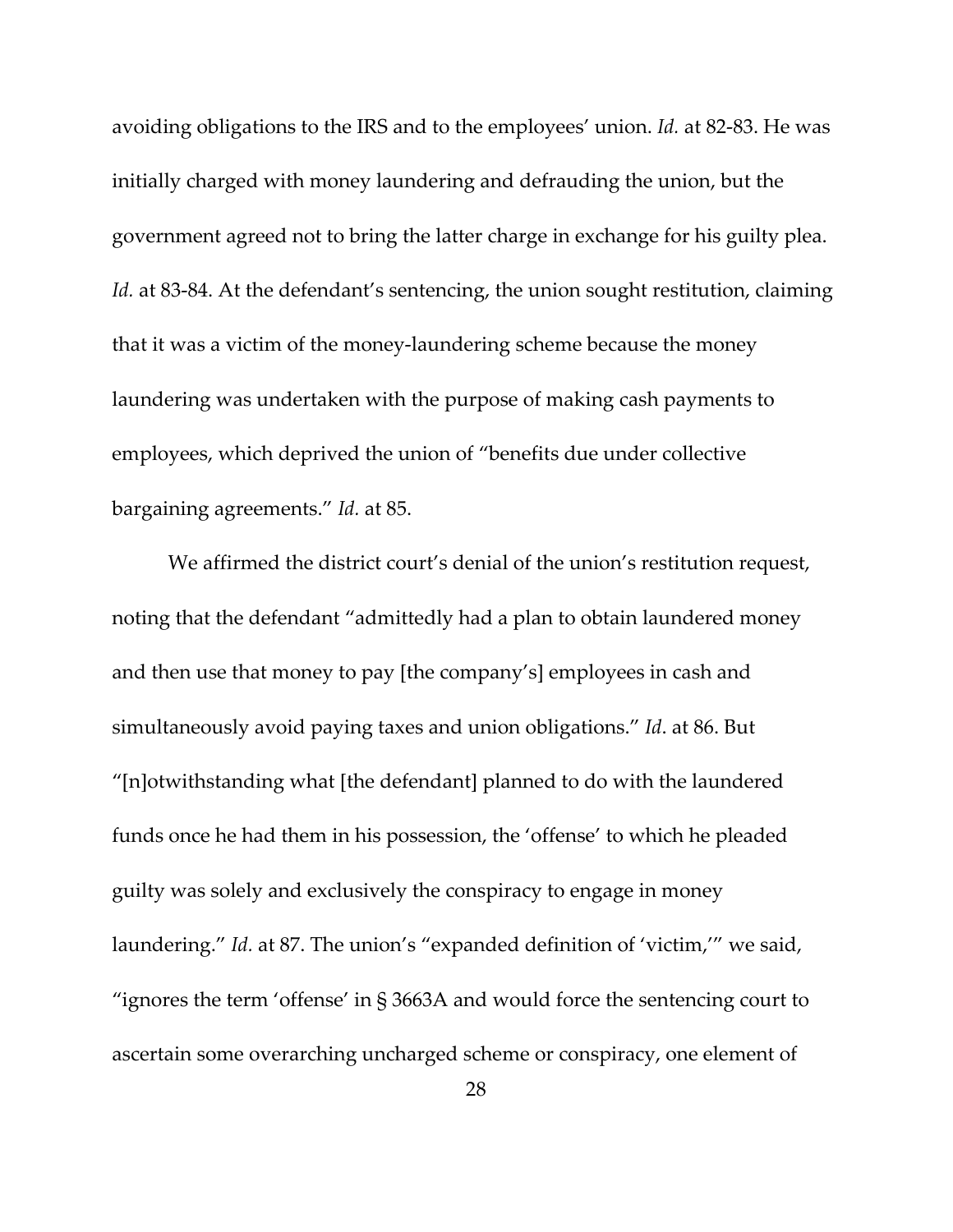which is the specific offense to which the defendant pleaded guilty." *Id.* Rejecting that approach, we determined that the union was not entitled to restitution under the MVRA. *See id.* at 88.

Local #46 resolves this issue in Huberfeld's favor.<sup>[8](#page-28-0)</sup> The government does not dispute that "none of the conduct within the charged wire fraud conspiracy itself injured COBA." Appellee's Br. at 79. Instead, it emphasizes that the purpose of the charged scheme was to mask the bribe, which ultimately hurt COBA. But that rationale grafts an "overarching uncharged scheme" onto a

<span id="page-28-0"></span><sup>8</sup> Contrary to the government's argument, *Local #46* does not reflect a "flawed approach" to interpreting the MVRA, which this Court has abandoned in subsequent decisions. Appellee's Br. at 80. Rather, the decisions on which the government relies are cases in which we found that it was appropriate for restitution to encompass losses that were imposed in service of the offense of conviction. *See, e.g.*, *United States v. Desnoyers*, 708 F.3d 378, 390 (2d Cir. 2013); *United States v. Archer*, 671 F.3d 149, 171-72 (2d Cir. 2011); *United States v. Paul*, 634 F.3d 669, 676-77 (2d Cir. 2011). In *Local #46*, as in Huberfeld's case, the fraud of conviction was arguably in service of a larger scheme that caused the union's losses, but those losses were not effectuated in furtherance of the fraudulent scheme itself. *See* 568 F.3d at 87. Thus, *Local #46* is fully consistent with and distinguishable from the cases on which the government relies. In each of those cases, therefore, the conviction was for the overarching scheme, and restitution was sought for actions that were within and necessary to that "single scheme," *Archer*, 671 F.3d at 171-72, but here it is the opposite: the conviction was for a scheme that was outside of the uncharged, overarching scheme of defrauding COBA.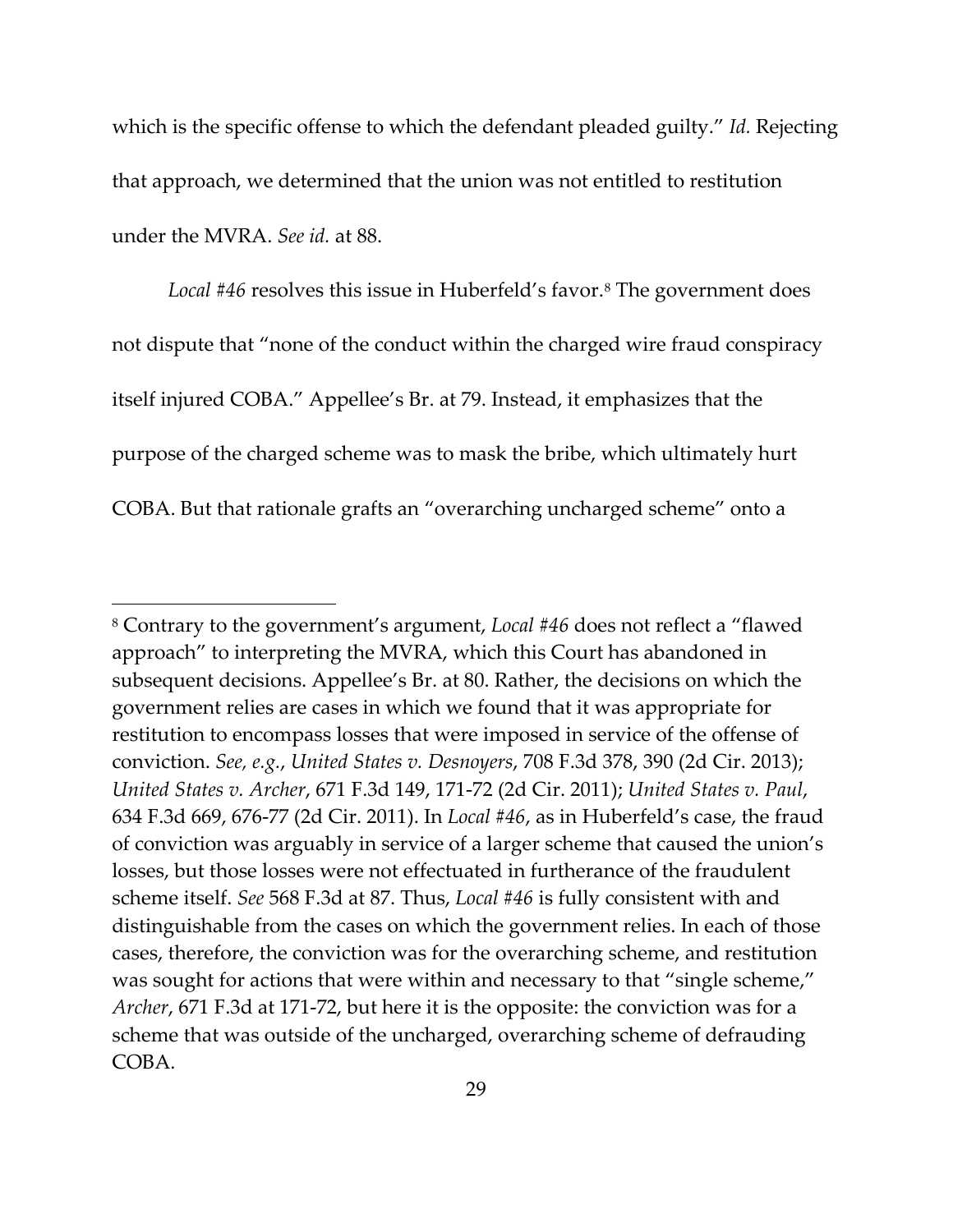charging instrument that fails to allege that scheme. *Local #46*, 568 F.3d at 87. In short, it is not enough for the ultimate purpose of the alleged wire fraud to be detrimental to COBA. Under the MVRA, COBA must have been directly and proximately harmed by the convicted conduct.

COBA's losses could not have been caused by the convicted wire-fraud conduct because the wire fraud postdated COBA's investment. While the superseding information alleges that the purpose of the wire fraud was to reimburse Rechnitz for paying off Seabrook, the convicted wire fraud could not have influenced whether the investment was made in the first instance. Our recent decision in *United States v. Calderon* supports this conclusion. 944 F.3d 72, 97 (2d. Cir. 2019) (finding that restitution was inappropriate because the charged fraud occurred "*after* [the domestic banks] had *already* decided to offer loans to the relevant foreign banks."). Although the government argues that the charged scheme stretched from 2013 to 2015 "as alleged in the Superseding Indictment," Appellee's Br. at 81, the government references the wrong charging instrument. Huberfeld pled guilty to the superseding information limited to events in December 2014: it stated that Huberfeld "conspire[d]" with others "[i]n or around December 2014" and listed overt acts that occurred that same month.